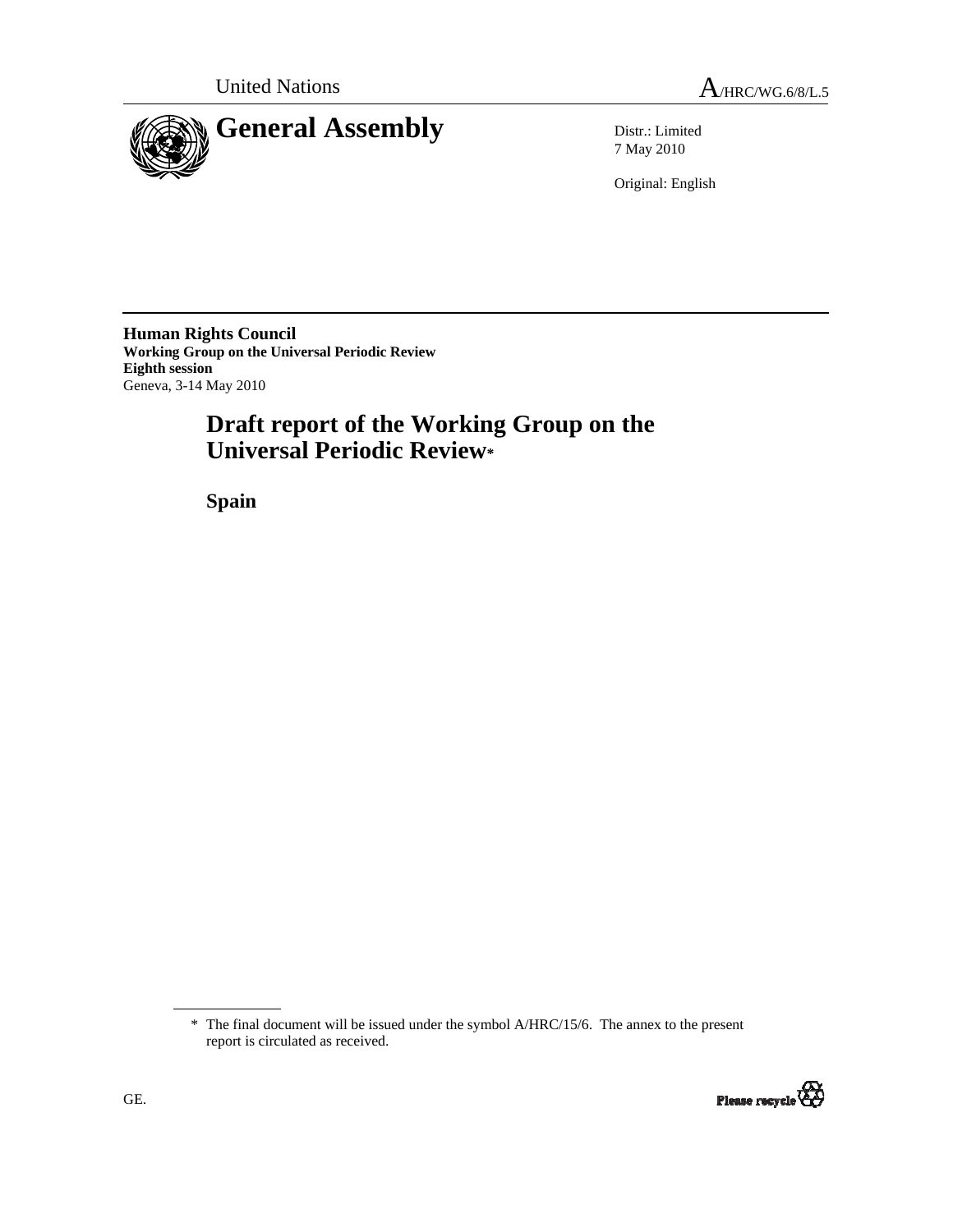### **A/HRC/WG.6/8/L.5**

# Contents

|       |   |    | Paragraphs | Page          |
|-------|---|----|------------|---------------|
|       |   |    | $1 - 4$    | 3             |
|       |   |    | $5 - 83$   | 3             |
|       |   | А. | $5 - 16$   | $\mathcal{Z}$ |
|       |   | B. | $17 - 83$  | 5             |
|       | П |    | 84-88      | 12            |
| Annex |   |    |            |               |
|       |   |    |            | 22            |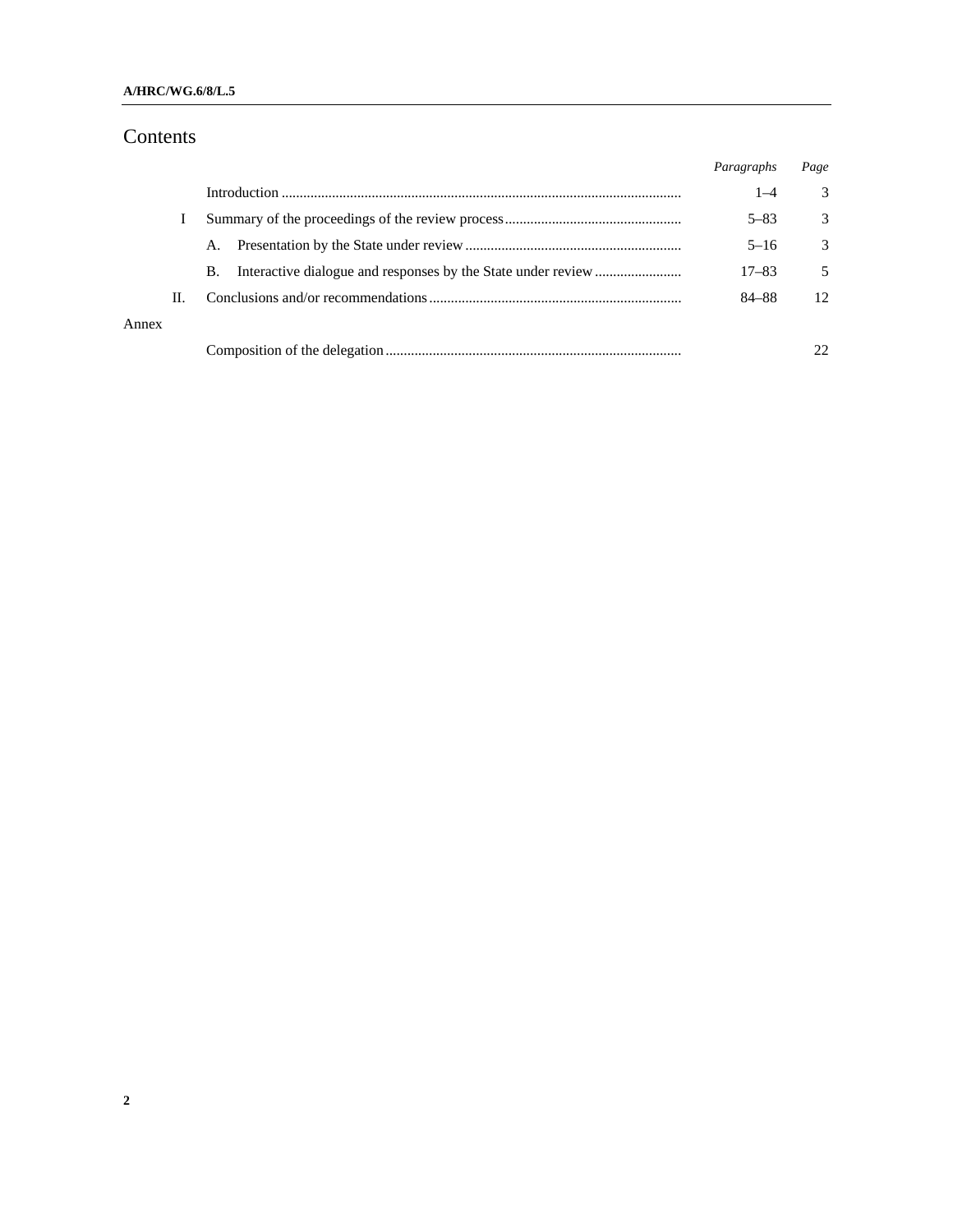# **Introduction**

1. The Working Group on the Universal Periodic Review, established in accordance with Human Rights Council resolution  $5/1$ , held its eighth session from 3 to 14 May 2010. The review of Spain was held at the 5th meeting, on 5 May 2010. The delegation of Spain was headed by the Secretary of State for Constitutional and Parliamentarian Affairs, José de Francisco. At its 9th meeting, held on 7 May 2010, the Working Group adopted the report on Spain.

2. On 7 September 2009, the Human Rights Council selected the following group of rapporteurs (troika) to facilitate the review of Spain: Chile, India and South Africa.

3. In accordance with paragraph 15 of the annex to resolution 5/1, the following documents were issued for the review of Spain:

A national report submitted/written presentation made in accordance with paragraph 15 (a) (A/HRC/WG.6/8/Esp/1); A/HRC/WG.6/8/ESP/1;

 (b) A compilation prepared by the Office of the High Commissioner for Human Rights (OHCHR) in accordance with paragraph 15 (b) (A/HRC/WG.6/8/ESP/2);

 (c) A summary prepared by OHCHR in accordance with paragraph 15 (c) (A/HRC/WG.6/8/ESP/3).

4. A list of questions prepared in advance by Argentina, the Czech Republic, Denmark, Germany, the Netherlands, Norway, Slovenia, Sweden and the United Kingdom of Great Britain and Northern Ireland was transmitted to Spain through the troika. Those questions are available on the extranet of the universal periodic review.

# **I. Summary of the proceedings of the review process**

#### **A. Presentation by the State under review**

5. The delegation of Spain acknowledged that the preparation of the national report had allowed the Government to identify areas for improvement, raise awareness of pending issues and compare Spain's experience with those of other United Nations Member States. It felt persuaded that the conclusions would be useful for the improvement of existing protection mechanisms.

6. Its recent history has caused Spain to closely link the protection and development of human rights to the strengthening of democracy. Fundamental rights are a core element of the rule of law. For the current Administration, the promotion of human rights is a political priority. That commitment is apparent at the international and national levels, as well as in legislative and public policy initiatives. It is also reflected in the Government's establishment of the Ministry for Equality, which is entrusted with, among other responsibilities, the eradication of discrimination and gender-based violence.

7. At the international level, Spain has ratified most international and regional human rights treaties, including the Optional Protocol to the Convention against Torture (2006), the Convention on the Rights of Persons with Disabilities and the Optional Protocol thereto (2007) and the International Convention for the Protection of All Persons from Enforced Disappearance (2009). Currently, Congress is acting to authorize the ratification of the Optional Protocol to the Covenant on Economic, Social and Cultural Rights.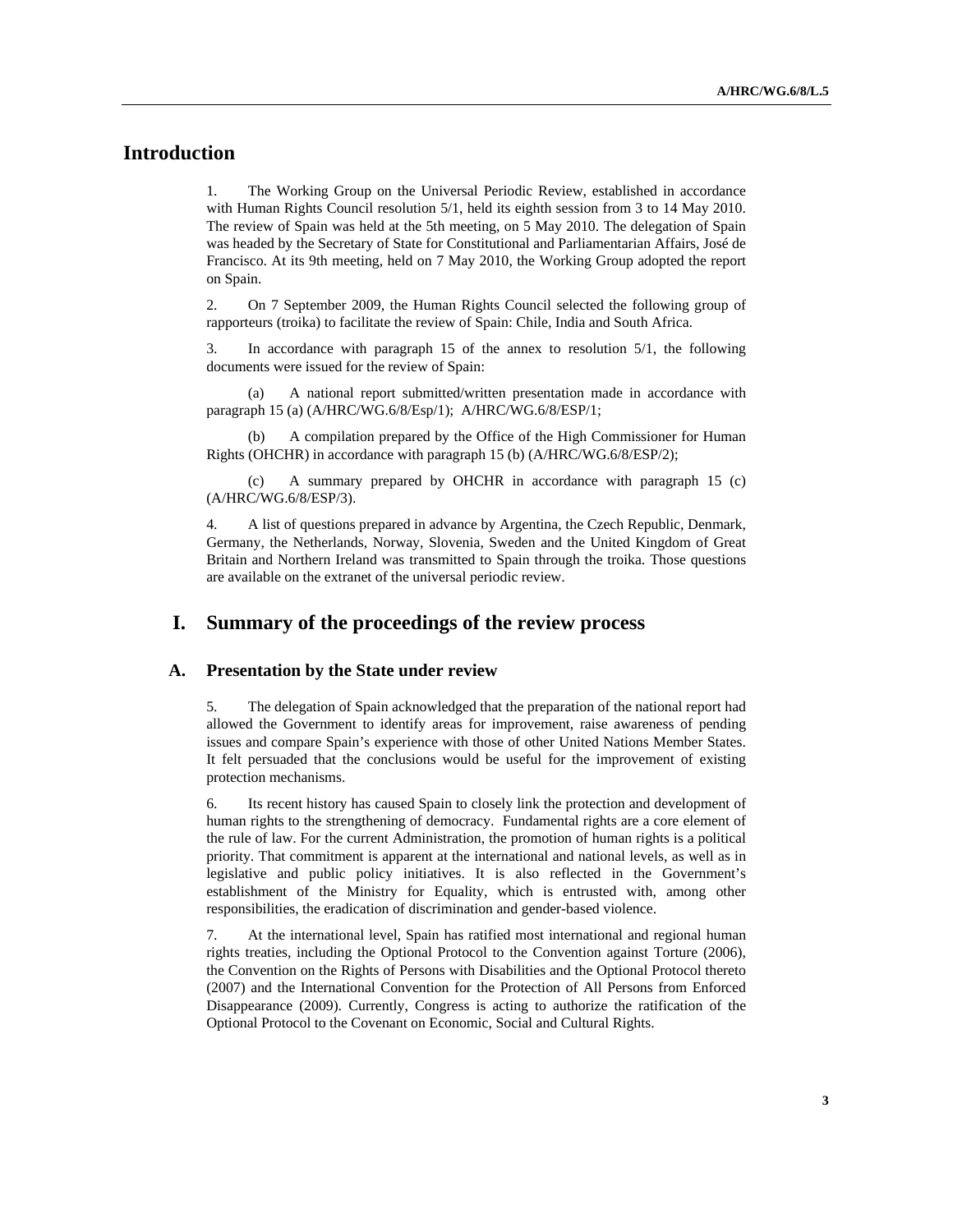8. There have also been important improvements in domestic legislation, such as the recent adoption of several legal instruments, including the law against gender violence (2004), the reform of the Civil Code to permit same-sex marriage (2005), the organic law for effective gender equality (2007) and the law on personal autonomy and attention to persons in a dependency situation (2006).

9. Regarding human rights policies, the delegation highlighted the adoption of the Human Rights Plan of 2008, which is based on equality, non-discrimination and integration, and includes human rights guarantees. Additionally, a follow-up commission has been established.

10. Spain's commitment to the Millennium Development Goals is reflected in the everincreasing percentage of gross domestic product (GDP) allocated to development cooperation. This year, Spanish cooperation should reach 0.51 per cent of GDP, and the Government remains committed to achieving the goal of 0.7 per cent of GDP. The delegation stressed that Spain is aware of the importance of the work of the Human Rights Council to consolidate and promote human rights, and referred to the country's contribution to the Office of the High Commissioner.

11. Immigrants constitute 10 per cent of the Spanish population. Spain is unequivocally committed to formulating a body of public policy on integration based on an intercultural model and dialogue among cultures.

12. Spain's presidency of the European Union (EU) has prompted actions to further involve EU institutions in the promotion of human rights. Thus, Spain is striving to achieve EU ratification of the European Convention for the Protection of Human Rights and Fundamental Freedoms.

13. The delegation indicated that Spain is the European State that has suffered most from terrorism to date. Spain has never renounced the rule of law or international law in its response to terrorist acts.

14. Concerning the preparation of the report, the role of civil society was acknowledged by the delegation. The inclusion of economic, social and cultural rights issues was only one example of the positive input from civil society representatives.

15. Since the issuance of the national report, there have been a number of noteworthy developments that assist in gaining an up-to-date perspective on the human rights situation. In March 2010, the Official Bulletin published two instruments of ratification. The first one related to the Convention on Cluster Munitions (March 19), and the second pertained to Protocol No. 13 to the Convention for the Protection of Human Rights and Fundamental Freedoms, concerning the abolition of the death penalty in all circumstances. Furthermore, on 24 March in Geneva, the President launched an initiative to establish an international commission against capital punishment. In addition, on 30 March, the Government adopted a report on the measures necessary to bring Spanish legislation into line with the Convention on the Rights of Persons with Disabilities and the Optional Protocol thereto. The Organic Law on Sexual and Reproductive Health and Voluntary Pregnancy Interruption was also adopted in March 2010.

16. Before concluding its introductory statement, the delegation mentioned the fact that, on 29 January, the current Administration had adopted the Programme for the Resettlement of Refugees for 2010 and that the national mechanism for preventing torture had been put in place. Following the EU pattern, the Ombudsman will be entrusted with that responsibility.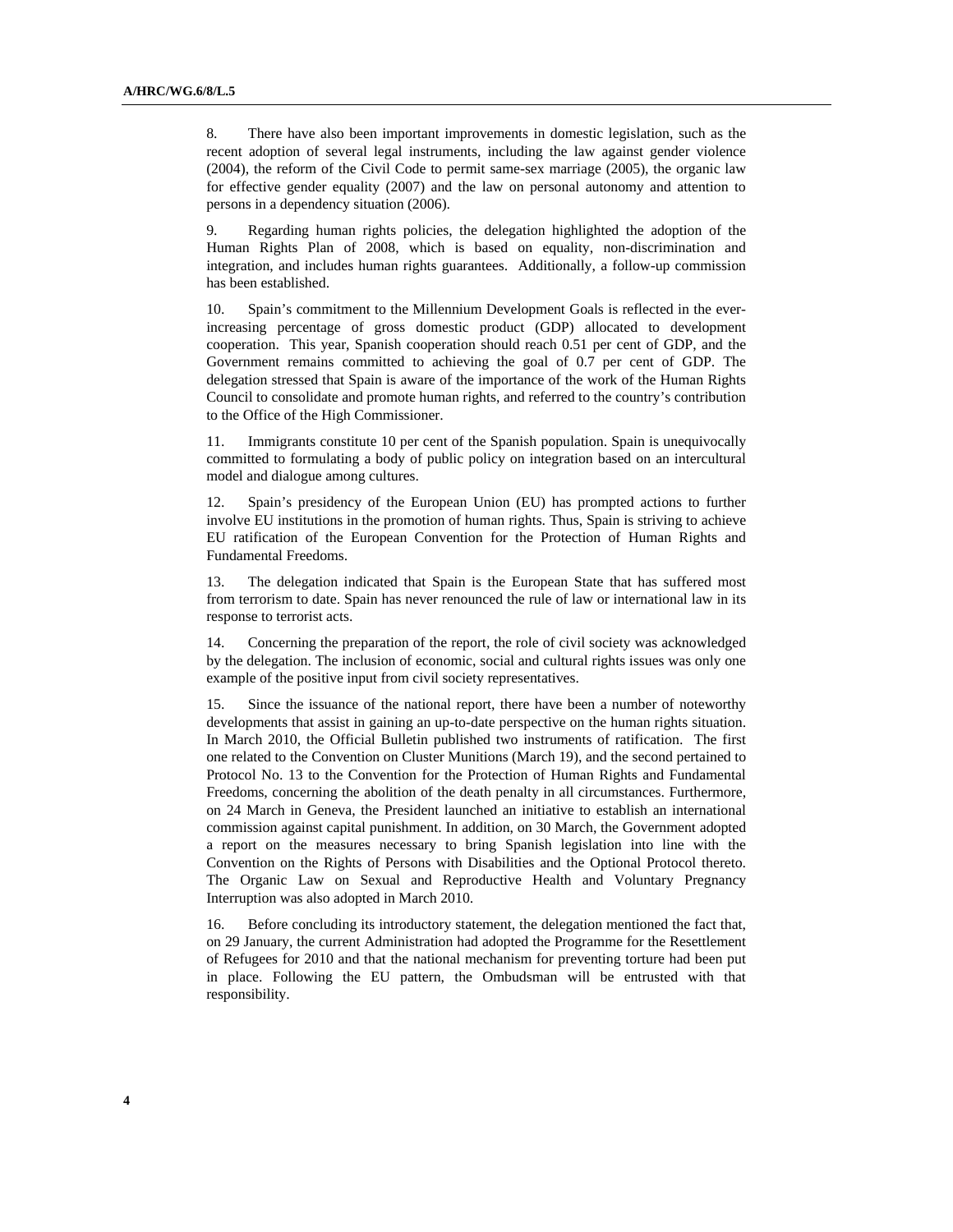#### **B. Interactive dialogue and responses by the State under review**

17. During the interactive dialogue, 55 delegations made statements. Additional statements that could not be delivered during the interactive dialogue owing to time constraints will be posted on the extranet of the universal periodic review when available.<sup>1</sup> Recommendations made during the dialogue are found in section II of the present report.

18. A number of delegations acknowledged the constructive engagement of the Spanish Government with the universal periodic review mechanism and commended the delegation for the detailed and informed presentation of the report. A number of delegations noted with satisfaction the advancement of democracy, the rule of law and a national system for the promotion and protection of human rights in recent decades.

19. Nicaragua acknowledged achievements regarding normative frameworks for its public institutions and its cooperation with third countries. It regretted the fact that Spain had not played a decisive role within the European Union in tackling problems such as migration. Nicaragua remained concerned about insufficient protection of the most vulnerable sectors affected by discrimination. Nicaragua highlighted the importance of raising societal awareness about diversity and applauded the National Plan on Human Rights. Nicaragua made recommendations.

20. Colombia recognized the efforts made by Spain in its fight against terrorism, expressed its solidarity and encouraged the country to continue to be resolute in respecting human rights. It expressed its gratitude for the progress made by Spain in its fight against discrimination and in respecting the rights of same-sex couples. It welcomed the implementation of a plan to prevent gender-based violence among the foreign immigrant population. Colombia made recommendations.

21. Mexico noted that the national report reflected the progress made by Spain in the field of human rights. It noted with satisfaction the country's efforts to improve the institutional and normative framework for the protection of human rights. It congratulated Spain on having ratified most human rights treaties and on its ongoing cooperation with special procedures. It acknowledged the challenges faced by Spain in combating terrorism. Mexico made recommendations.

22. Bolivia highlighted Spain's achievements with regard to the equal treatment of men and women. It noted that much remained to be done regarding violence against women; the law on measures aimed at comprehensive protection against gender-based violence did not include irregular migrant women. Regarding equality between nationals and foreigners, Bolivia encouraged Spain to continue to implement social integration public policies. Bolivia made recommendations.

23. The Russian Federation expressed its solidarity with Spanish efforts to counter international terrorism while respecting human rights and fundamental freedoms. In relation to the rights of migrants and national minorities, and the fight against racism and xenophobia, the Russian Federation asked for additional information about the activities of the Support Fund for the Admission, Integration and Education of Immigrants. The Russian Federation made recommendations.

24. Cuba congratulated Spain on its Strategic Plan on Citizenship and Integration, but expressed concern about intolerance of and racism against migrants. It noted efforts to foster historical memory and called for further efforts to identify and exhume victims' remains and to prosecute those responsible for crimes committed during the dictatorship. It

<sup>&</sup>lt;sup>1</sup> Croatia, Bosnia and Herzegovina, Botswana, Ecuador, the United Arab Emirates, Iraq.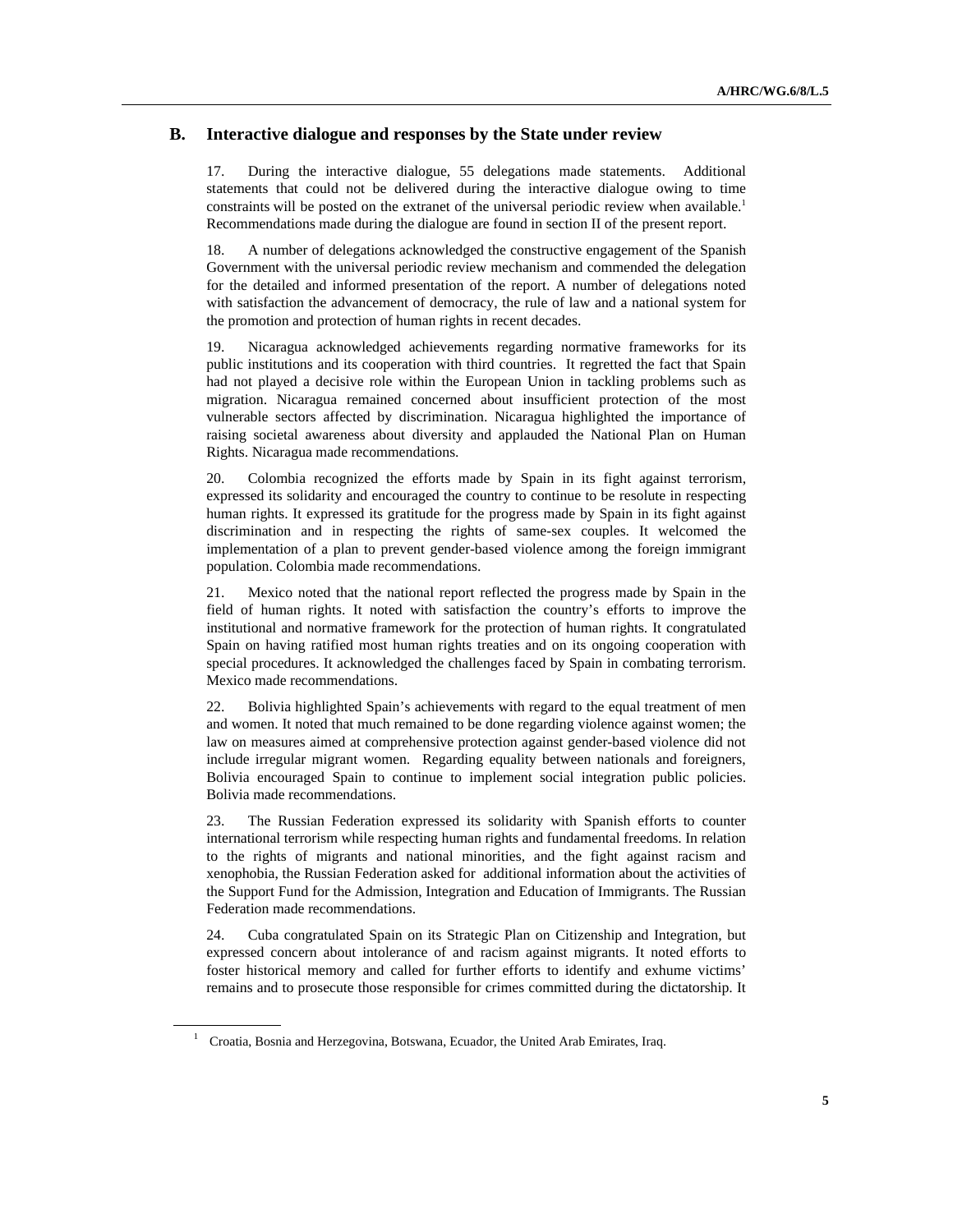asked about the alleged use of Spanish territory for the frequent transit of secret flights by the Central Intelligence Agency and measures taken to identify those responsible. Cuba made recommendations.

25. Brazil highlighted, inter alia, the challenges of social and economic development, the fight against discrimination and the promotion of the rights of migrant workers. It asked about policies regarding the rights of migrants and efforts to fight terrorism; measures to combat discrimination, violence and trafficking affecting children and women; policies and legal frameworks to combat discrimination; and impacts that the economic crisis might have on human rights. Brazil made recommendations.

26. Belarus congratulated Spain on its achievements in the protection of human rights. It noted the problems faced by Spain in the social and economic spheres, as well as its security concerns. Belarus was concerned about the arrival in the Canary Islands of unaccompanied child migrants who were housed in inappropriate centres. It noted Spain's efforts to combat human trafficking. It was concerned about the persistence of violence against women. Belarus made recommendations.

27. Algeria paid tribute to Spain's Ambassador to the Human Rights Council. It noted an increase in acts of intolerance and incidents of racial violence against immigrants and persons of different ethnicity or religion. It encouraged Spain to pursue its fight against human trafficking and congratulated the country on its efforts to increase development aid in order to meet the United Nations target of 0.7 per cent of GDP. Algeria made recommendations.

28. The United States of America noted that Spain continued to struggle with issues relating to unaccompanied migrant and refugee children. It expressed interest in learning about the Government's plans for the implementation of its Human Rights Plan of Action, as well as the progress made in the implementation of the Action Plan for the Development of the Roma population. The United States made recommendations.

29. Pakistan noted Spain's commitment to the promotion and protection of human rights and welcomed efforts to grant equal rights to non-nationals. It asked whether the actions taken by the Government were sufficient to address all human rights concerns in the country. It also asked the delegation to explain the specific steps it planned to take to make the Council and its mechanisms less political. Pakistan made recommendations.

30. Argentina congratulated Spain on its commitment to promoting gender equality, as well as on reforms aimed at eradicating gender-based violence and the registration of cases of violence against women. It noted that since 2006, Spain had been a member of the European Pact for Gender Equality. It encouraged Spain to reinforce legal measures to combat impunity. Argentina made recommendations.

31. Egypt noted that Spain faced challenges related to acts of intolerance and incidents of racial violence against migrants and persons of different ethnic or religious backgrounds, which were expected to continue unless there was a resolute political will to address them. Egypt made recommendations.

32. Morocco congratulated Spain on integrating immigrants and protecting the rights of migrant workers, and on its fight against racism and xenophobia. It welcomed actions to promote durable solutions for refugees. It asked what measures the Government would take to strengthen the effectiveness of its new National Strategic Plan for Children and Adolescents. It also wished clarification regarding Spain's contribution to food security globally under the third master plan for Spanish cooperation.

33. Norway stated that, despite Spain's extensive measures to promote gender equality and eliminate discrimination against women, there remained a gender wage gap and continued predominance by women in temporary or part-time work, as highlighted by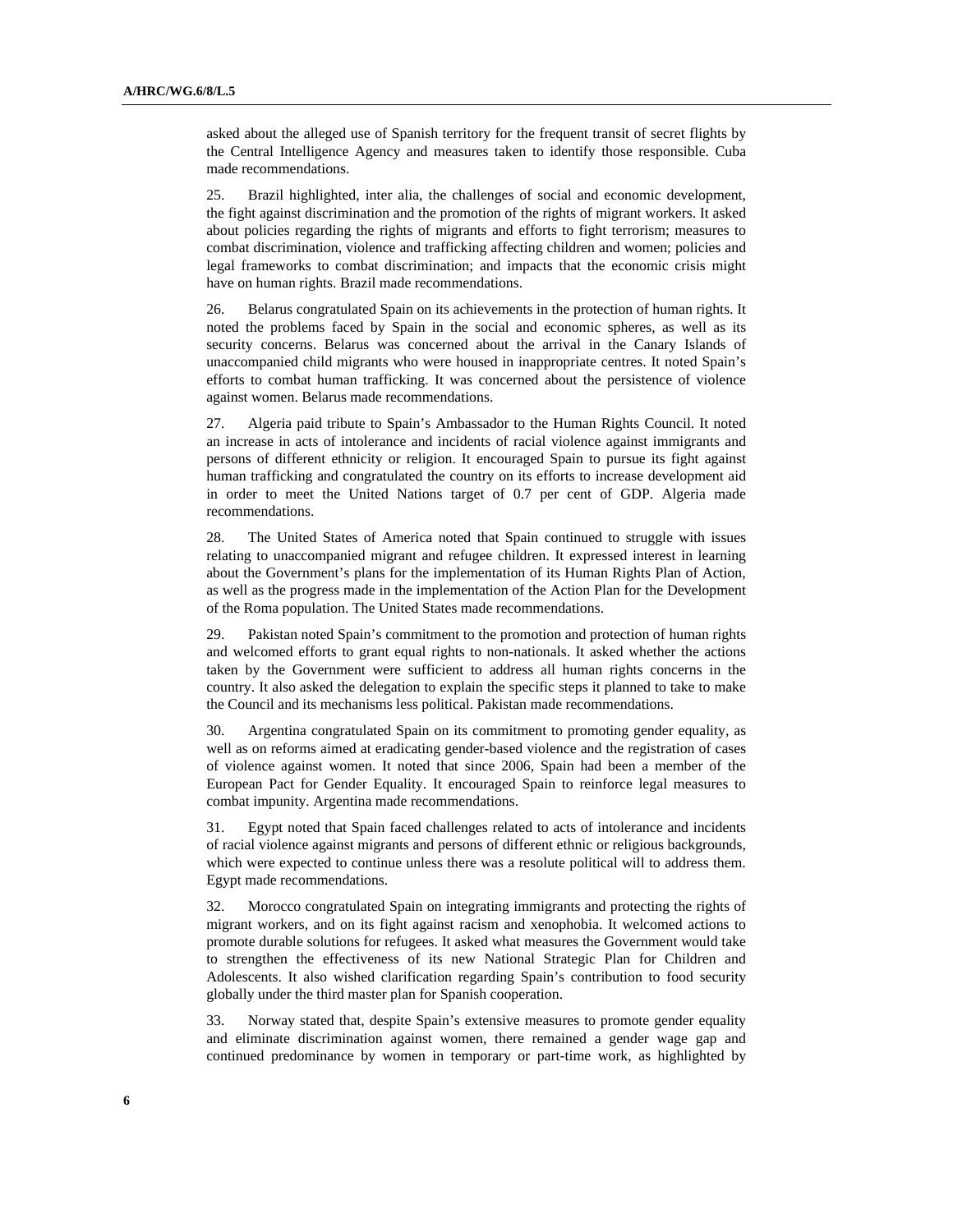CEDAW in 2009. It stated that CEDAW had also pointed out that violence against women had actually increased, and asked what had been done to follow up on CEDAW's recommendations in that regard. Norway made recommendations.

34. The Islamic Republic of Iran expressed grave concern at the repeated use of Spanish airspace and airports by a third country for secret rendition and detention, the worrisome situation in detention centres for foreigners, discrimination against minorities and migrants based on ethnicity and religion, and the alarming phenomenon of human trafficking. It made recommendations.

35. Uruguay praised Spain's adoption of the National Plan on Human Rights and its periodic evaluation, as well as the country's good practices in preventing discrimination based on sexual orientation. While welcoming initiatives to protect the rights of migrants, Uruguay was concerned about the situation of irregular migrant workers. It highlighted the work of the Observatory against Discrimination and Racism and welcomed plans aimed at gender equality and combating violence against women. Uruguay made recommendations.

36. Denmark asked Spain for further details about its efforts related to violence against women. It also asked to Spain to elaborate on its measures to ensure that no acts of torture or ill treatment by public officials were taking place, and asked whether Spain intended to include the definition of torture in its penal code in line with its obligations under CAT. Denmark made recommendations.

37. The Czech Republic indicated that it wished to acknowledge the high percentage of women in the Government and the decisive steps taken against discrimination and violence against women. It made recommendations.

38. Palestine highlighted Spain's commitment to providing constitutional and legal guarantees for human rights protection. It noted that the report described the challenges faced by Spain. Palestine commended Spain for its efforts to promote the right to water and sanitation, steps taken to combat the death penalty, and the country's support for the peace process in the Middle East. Palestine made a recommendation.

39. Nigeria noted that Spain had yet to ratify the International Covenant on the Protection of the Rights of All Migrant Workers and Members of their Families, and asked about efforts to ratify that instrument. It expressed concern about immigrants suffering racial discrimination and asked how that problem was being tackled. Nigeria urged Spain to abide by the principles of CAT and to improve deportation procedures. Nigeria made a recommendation.

40. Bangladesh noted with appreciation Spain's legislative and policy framework for the protection of human rights. It referred to Spain's policy on migration and the challenges faced by the country in ensuring the rights of migrants, as well as reported incidents of intolerance and violence against migrants and other minorities. It also noted the situation of women, particularly migrant women and women belonging to ethnic or religious minorities. Bangladesh made recommendations.

41. Panama welcomed the comprehensive Plan to Combat the Trafficking in Human Beings for the Purpose of Sexual Exploitation. Referring to CERD and UNHCR concerns regarding ethnic minorities and foreigners, Panama asked whether Spain would adopt a national action plan against racism and xenophobia that included information about the collection of data on racist incidents as well as an adequate institutional framework. Panama made a recommendation.

42. Costa Rica welcomed Spain's four welfare-state components. It commended Spain for its good practices regarding, inter alia, the rights of foreigners, the asylum and refugee policy, the equal treatment policy and the fight against gender-based violence. It also commended Spain's contribution to the abolition of death penalty and its promotion of the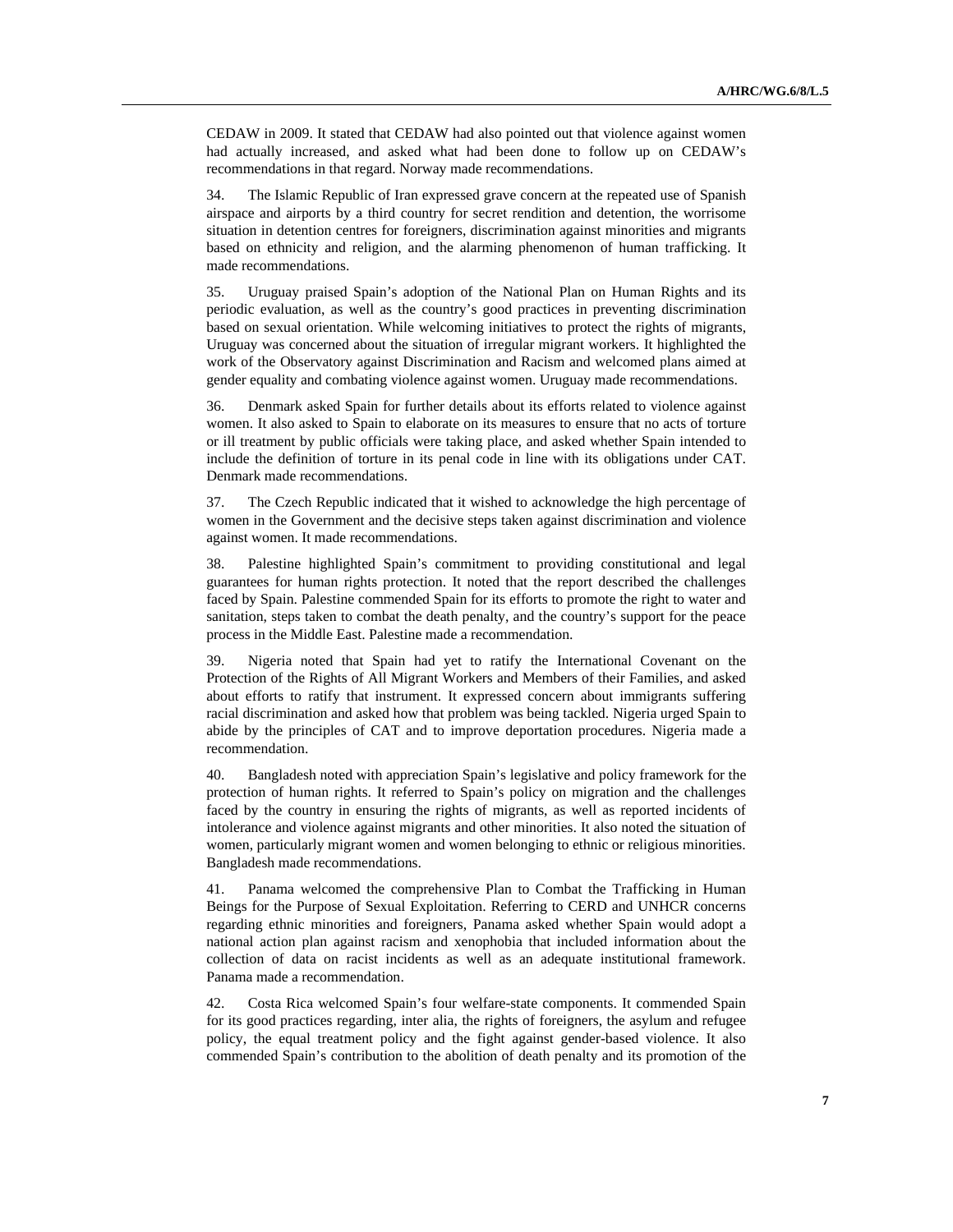Alliance of Civilizations. It acknowledged challenges in combating terrorism. Costa Rica made recommendations.

43. Peru acknowledged Spain's commitment to the promotion of human rights, as evidenced, for example, by the adoption of a National Plan on Human Rights and the establishment of a Commission to monitor its implementation. It mentioned as a particular positive development the adoption of law 52/2007, on the right to moral reparation of victims of the dictatorship. Peru made recommendations.

44. The Netherlands expressed concern about the way in which data within the judiciary was processed and the fact that plans to update those processes had yet to yield the desired results. It also noted that, from 2002 to 2009, more than 250 police officers and prison guards had been convicted for criminal offences, including assault, and that it remained concerned about the practice of incommunicado detention. The Netherlands made recommendations.

45. Indonesia commended Spain for regarding human rights as a core element of Government policy and for its promotion of cultural dialogue through the Alliance of Civilizations. It congratulated Spain on having enacted laws granting migrants rights similar to those enjoyed by Spanish nationals. It commended the 2008 plan to combat human trafficking for the purpose of sexual exploitation. Indonesia made recommendations.

46. Malaysia commended Spain for its commitment to and progress in the protection of human rights, as evidenced by the ratification of most human rights treaties. It also commended Spain for promoting the Alliance of Civilizations. While noting initiatives taken to combat racism, such as the Strategic Plan for Citizenship and Integration, it was concerned by frequent acts of intolerance and racial violence against migrants and members of ethnic minorities. Malaysia made recommendations.

47. New Zealand welcomed the adoption of plans of action addressing sex and labour exploitation, respectively. It made recommendations.

48. The United Kingdom of Great Britain and Northern Ireland noted Spain's commitment to establishing an Ombudsman for the prevention of torture and asked how the Government intended to ensure that the Ombudsman had the required power and resources to act effectively. It also asked for an assessment of the success of Spain's Strategic Plan for Integration and Citizenship, as well about its initiatives to prevent racial and religious inequality. It made recommendations.

49. Germany commended Spain for the instrument of the Ombudsman. It asked how Spain had followed up on the recommendation of the Committee against Torture that Spain ensure sufficient resources to enable the Ombudsman to act as the national mechanism for the prevention of torture. It also asked in what way the country had continued its efforts to reduce the number of suicides and violent deaths in places of detention.

50. The Philippines noted that the domestic definition of trafficking should be in line with international standards and referred to the need for better identification of victims, including minors, and requested information in that regard. Philippines made recommendations.

51. France congratulated Spain on its recent ratification of Protocol No. 13 to the European Convention for the Promotion of Human Rights and Fundamental Freedoms, concerning the abolition of the death penalty in all circumstances, and asked that its Constitution be harmonized with the Protocol. It also asked whether Spain would put in place transparent tools for assessing complaints and condemnations concerning acts and incidents of a xenophobic or racist nature. France made recommendations.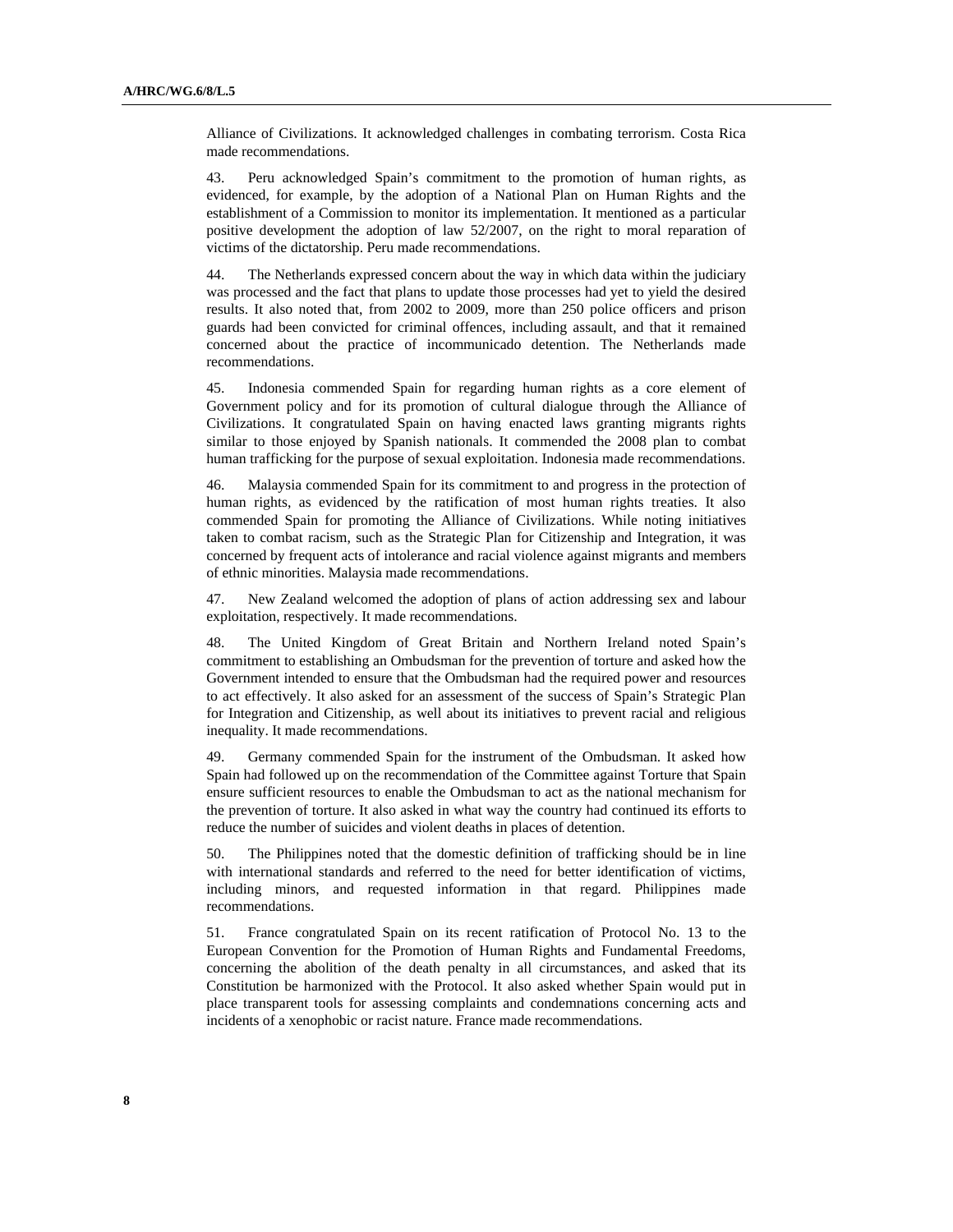52. The delegation of Spain elaborated on issues that had arisen during the interactive dialogue. Regarding the issue of the International Convention on the Protection of the Rights of All Migrant Workers and Members of Their Families, Spain had not rejected the idea of adhering to it, despite the fact that it believed that instrument to have legal shortcomings. The matter remained under study.

53. With regard to the Roma population, the delegation acknowledged the importance of enhancing the means for the social integration of that group. On 9 April, the Government had adopted an action plan for 2010-2012 to that end.

54. Concerning the issue of the use of Spanish airports for secret rendition operations by third countries, the delegation reiterated the Administration's position that respect for human rights should be at the centre of the fight against terrorism. Furthermore, the Minister for Foreign Affairs had provided the Chamber of Deputies and the European Parliament with extensive information about the subject.

55. On the definition of enforced disappearance, the delegation indicated that it had been included in the Penal Code in 2004.

56. With respect to the definitions of torture and incommunicado detention, the delegation indicated that the definition of torture was in conformity with international law. In that regard, it emphasized that there was no special anti-terrorism legal regime. Furthermore, incommunicado detentions were of short duration and were always monitored by the judiciary.

57. The Republic of Korea expressed concern about the reported cases of discrimination and violence against women, including domestic violence, and indicated that it was important that the Government extend its efforts beyond legislation to change perceptions about women and dispel associated stereotypes. It also noted the increasingly widespread problem of human trafficking and the incidence of intolerance and racial violence. The Republic of Korea made recommendations.

58. Qatar highlighted the fact that major developments in the area of human rights had occurred in recent decades. Since the promulgation of the 1978 Constitution, a legal and institutional framework had been established for the protection of human rights. It noted reports of increased incidents of racism against migrants and foreigners of different ethnic or religious origin. Qatar made a recommendation.

59. China welcomed the Government's adoption of the Human Rights Plan 2008-2012 and of other national human rights plans. It noted that the Human Rights Plan adopted in December 2008 was open-ended and asked whether that had had an effect on its actual implementation. It also asked what specific measures the Government had taken in recent years to protect the right to work and health of foreign migrants and minorities.

60. Australia commended Spain for its strong commitment to promoting and protecting human rights, its efforts in addressing gender violence and its considerable advances towards integrating migrants and combating xenophobia. It urged Spain to continue its efforts in those areas. Australia made recommendations.

61. In relation to the treatment of detained persons, Canada expressed concern about the allegations of torture and ill treatment, particularly in cases of incommunicado detention. It also noted the widespread concern that Spain's readmission agreements with several African countries did not include sufficient human rights guarantees. Canada made recommendations.

62. Sweden raised questions about measures taken to reinforce the implementation of existing legislation to combat domestic violence, and about measures whereby it would implement legislation granting refugee status on the basis of mistreatment based on gender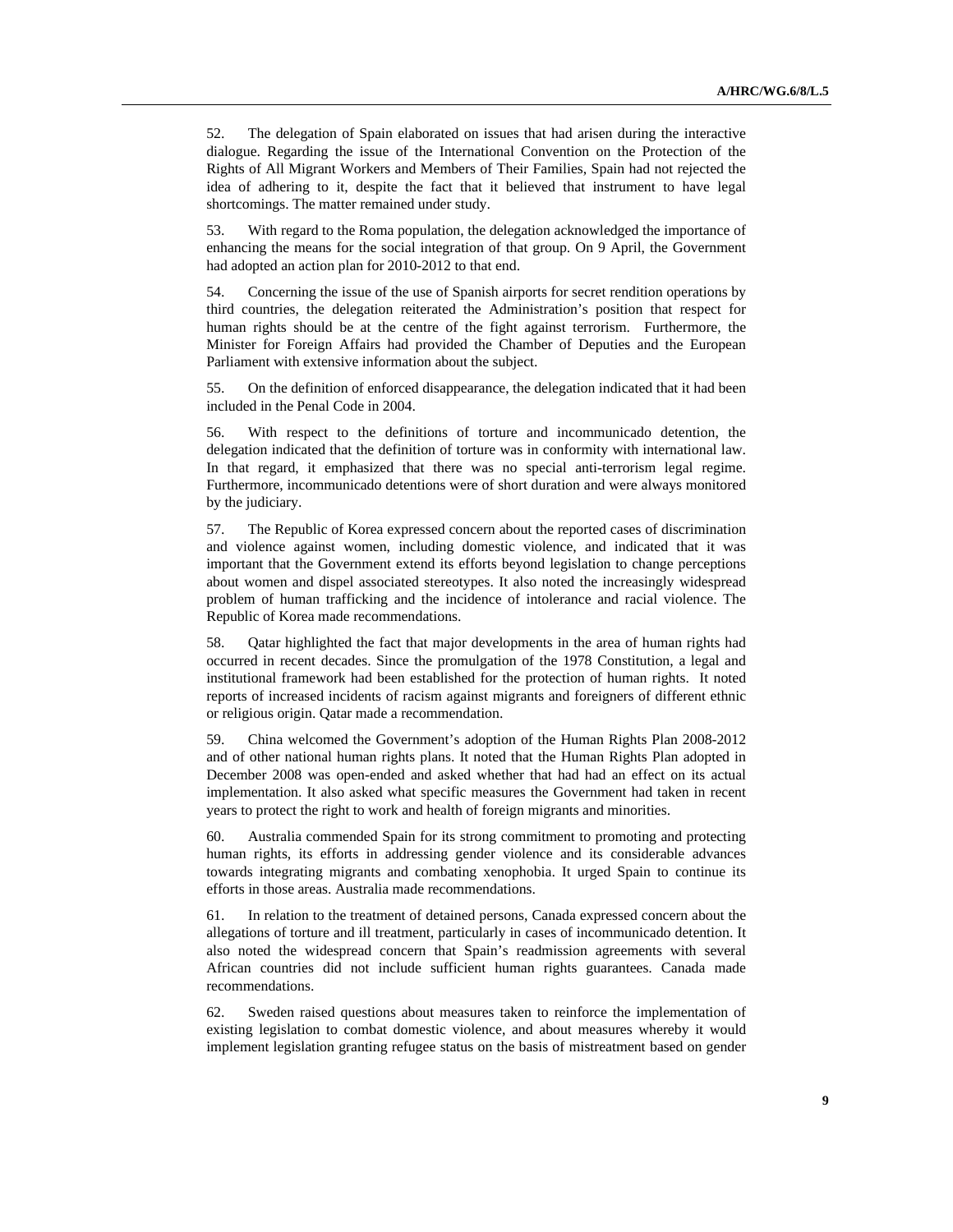or sexual orientation, in order to address concerns that that legislation might have adverse effects in terms of limiting individuals' right to apply for asylum.

63. Israel stated that Spain, through its bid for membership in the Human Rights Council, would lend a positive and moral voice to the Council. It indicated that the national measures were welcome developments in the realization of human rights on the ground. Israel made recommendations.

64. Austria welcomed Spain's efforts to combat gender-based violence, but expressed concern about the high number of acts of violence against women. It asked about measures taken to counter the worsening perception of immigration and to ensure access to basic services for migrants. It also asked how Spain was seeking to address concerns about delayed access to a lawyer for persons in detention and about the length of pre-trial detention. Austria made recommendations.

65. Turkey indicated that it regarded the Human Rights Plan adopted by Spain in 2008 as the most tangible demonstration of the will to enhance human rights. It hoped that the measures introduced in relation to gender-based violence and the trafficking in women would yield successful results. Turkey requested information about Spain's efforts with regard to regulating migration and migrant's rights. It made a recommendation.

66. Slovenia stated that the Human Rights Committee had called for Spain to provide information concerning its national mechanism for the prevention of torture, the length of pre-trial detention and the expulsion of foreigners, and asked whether Spain intended to follow up on those issues. Slovenia also asked about plans to limit or eliminate incommunicado detention, as recommended by several international mechanisms. Slovenia made recommendations.

67. Paraguay welcomed Spain's cooperation with international monitoring bodies in the European and United Nations systems. It also stated that the Human Rights Plan 2008-2012 had provided for the establishment of a commission to follow up the Plan and the Vienna Declaration and Programme of Action of 1993. It emphasized that any internal immigration policy needed to specifically consider the rights of migrants. Paraguay made a recommendation.

68. Hungary was concerned by the fact that the needs of women in rural areas were not being fully met and that they were exposed to a gender pay gap, as well as by the increasing violence, including domestic violence, committed against them. It expressed concern at the situation of Roma women and children. Hungary indicated that reports had revealed shortcomings in Spain's protection against torture. Hungary made recommendations.

69. Belgium saluted the efforts of Spain aimed at the abolition of the death penalty. It expressed concern over the situation in centres for the protection of minors with behavioural problems and in difficult social situations. It congratulated Spain on having adopted its first Human Rights Plan in December 2008, which included a national strategy for combating racism and xenophobia. Belgium made recommendations.

70. Bulgaria congratulated Spain on the active role it played at the international level in combating racism and xenophobia. It welcomed Spain's strategies for the development of the Roma population and asked about the main challenges in implementing those strategies. Bulgaria made a recommendation.

71. Portugal acknowledged Spain's commitment to human rights, as shown in its efforts related to the Alliance of Civilizations, its large financial contribution to OHCHR and its efforts to achieve the abolition of the death penalty. Portugal asked how international cooperation to combat human trafficking was being implemented; about measures adopted to ensure that cases of child mistreatment and abuse were properly reported; and about the assessment of the National Plan on Human Rights. Portugal made recommendations.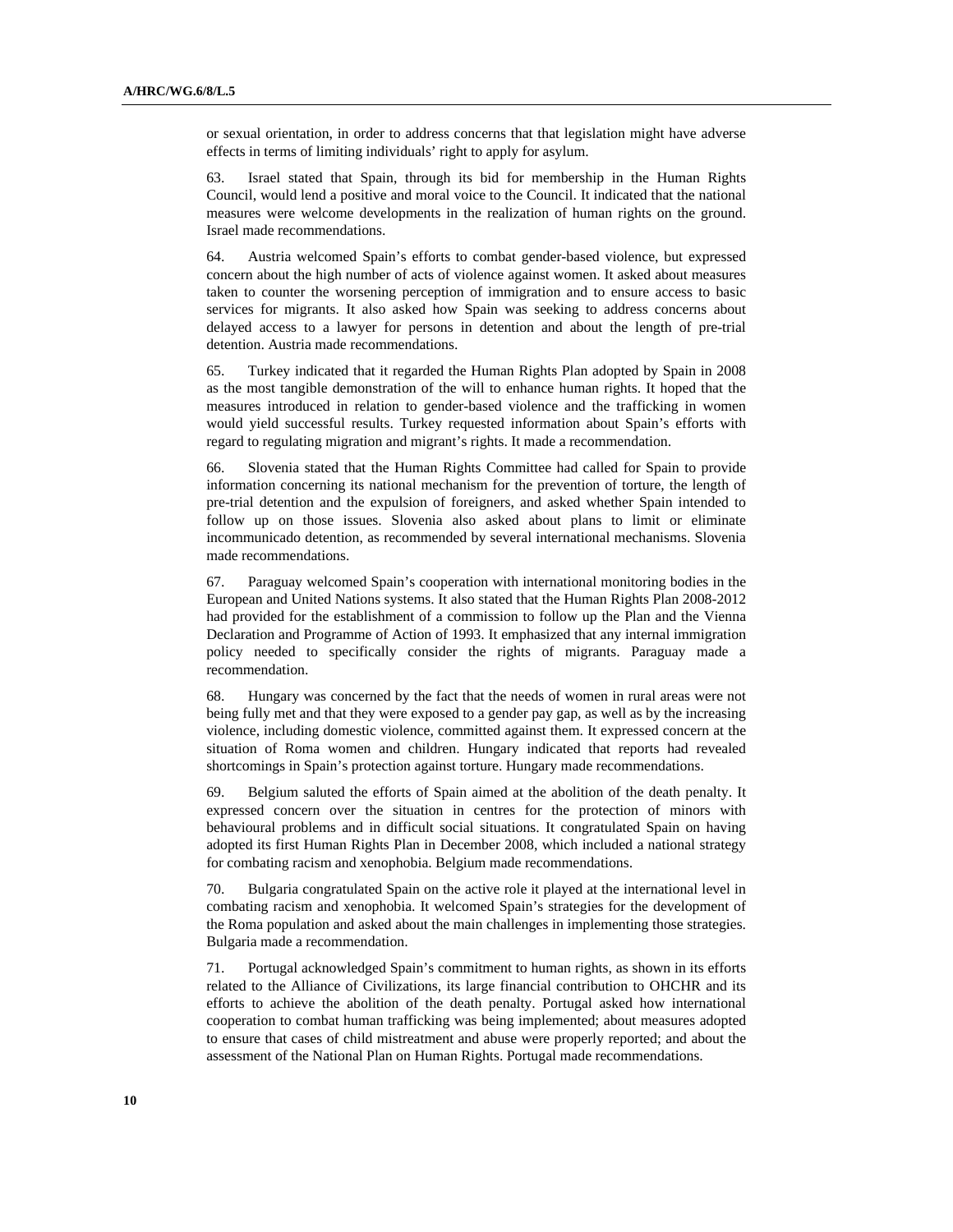72. Azerbaijan noted the concern expressed by CEDAW about the persistence of entrenched, traditional stereotypes regarding the roles and responsibilities of women and men. It stated that several United Nations treaty bodies had expressed concern about information indicating a higher frequency of acts of intolerance and incidents of racial violence against migrants and persons of different ethnic or religious backgrounds, as well as the untimely and inadequate response of authorities. Azerbaijan made recommendations.

73. Italy raised questions about the achievements and challenges in the field of promoting human rights education and, given the unemployment rate, about how a balance could be achieved between reducing public expenditure and ensuring the protection of economic and social rights. It noted that, notwithstanding the efforts made to combat gender violence, the phenomenon had not been eradicated. Italy made a recommendation.

74. The Libyan Arab Jamahiriya stated that the establishment of an Ombudsman was insufficient in itself, and therefore that a national human rights institute should be established in accordance with the Paris Principles. It indicated that foreigners were not guaranteed the right to practice their religious beliefs. The Libyan Arab Jamahiriya requested information about the implementation of the recommendations of the national institution established to combat racism and xenophobia.

75. Burkina Faso praised the effort made by Spain during its presidency of the European Union to achieve a global moratorium on the execution of the death penalty by 2015, as well as the country's efforts to achieve recognition of the human right to water. It mentioned efforts aimed at asylum and refugee policy, integration policy, combating racism and xenophobia, and promoting the rights of foreigners. Burkina Faso made a recommendation.

76. Guatemala welcomed the establishment of the Forum for the Social Integration of Migrants and Spain's commitment to promoting a public policy aimed at combating racism and xenophobia. It encouraged Spain to share results achieved in combating discriminatory incidents against migrants, as well as best practices related to the fight against human trafficking for the purpose of sexual exploitation. Guatemala made a recommendation.

77. Japan stated that the high unemployment rate for migrant workers could lead to other problems. It noted the strategic plan for citizenship and the integration of migrant workers, and requested Spain to share its experiences and information concerning further measures to protect the rights of migrants. Japan indicated that a considerable number of reports referred to the disadvantaged position of women in society and violence against women, and made a recommendation in that regard.

78. Jordan commended Spain for its efforts in promoting understanding and tolerance among cultures through the Alliance of Civilizations. It noted Spain's achievements in adopting a legislative and institutional framework for the promotion of human rights; the ratification of most human rights instruments; and Spain's approach with regard to emerging rights, which had contributed to the development of international law. Jordan made a recommendation.

79. The delegation of Spain proceeded to respond to specific questions that had been raised. Concerning the issue of migrant affairs, it elaborated on the current legal and institutional framework. Specifically, it explained that the Law 2/2009 had broadened the scope of the rights recognized for migrant workers.

80. Moreover, the human rights plan of action had incorporated a comprehensive strategy for combating racism and xenophobia, including data collection and assistance networks for supporting victims.

81. The delegation stated that equal opportunity policies comprised the categories of gender-based violence, equal opportunity for men and women, and non-discrimination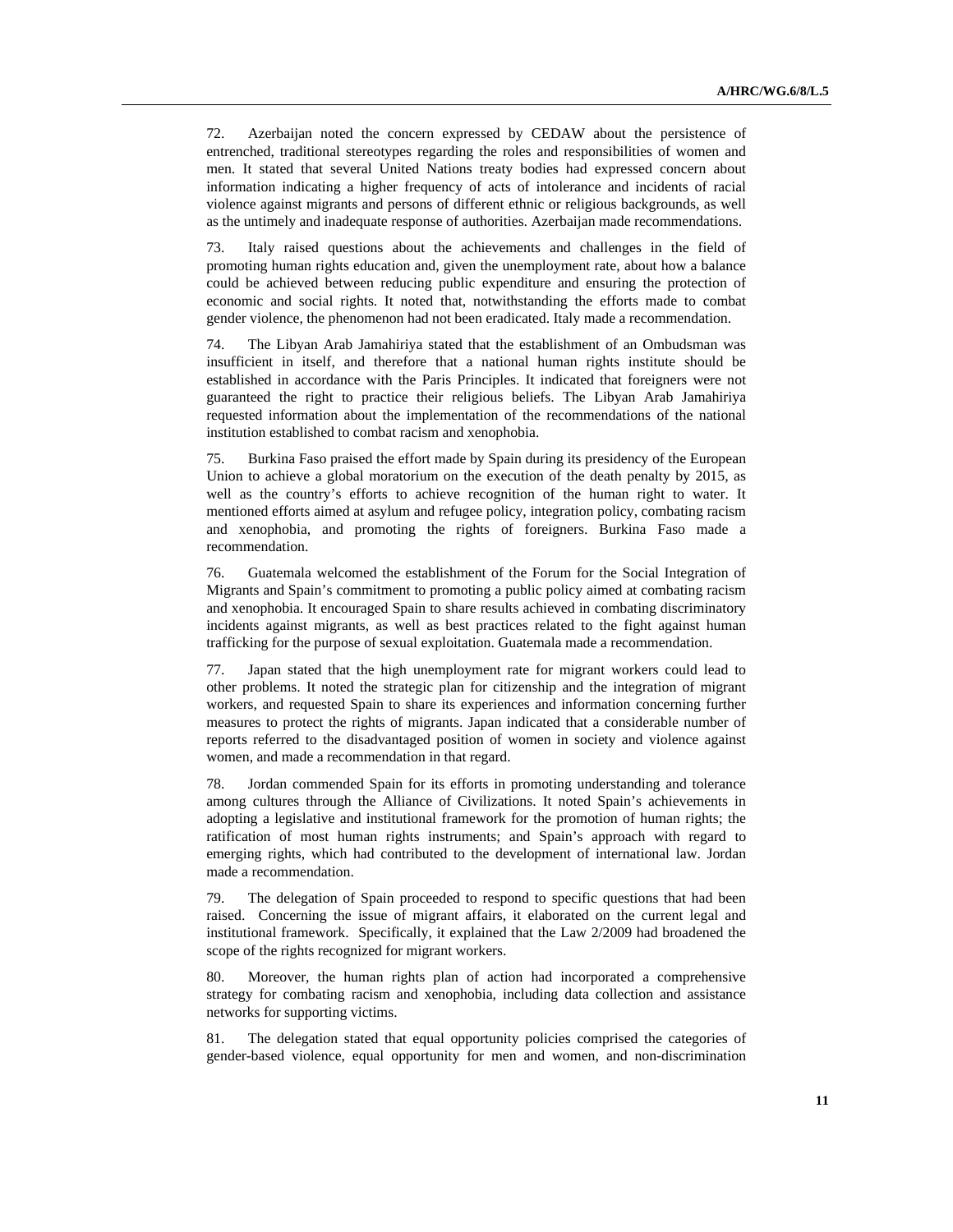based on other grounds. The Government was committed to submitting a bill to Congress in that regard. With regard to gender-based violence, the delegation explained that Spain had adopted an organic law providing for an institutional mechanism and an observatory to monitor implementation. It was worth noting that the number of victims had dropped by 8 per cent since the law had entered into force. The legislation also provided for special attention to migrant women, and the law on the rights of foreigners had been amended to include the possibility of ending expulsion procedures for women victims of gender-based violence and enabling them to apply for residence and work permits.

82. Regarding the rights of foreigners, the delegation further clarified that, as a result of the adoption of Law 4/2000 and the amendments thereto, the rights enjoyed by foreigners were nearly the same as those enjoyed by Spanish citizens, except for political rights. However, some bilateral agreements with third countries provided foreigners with the right to vote at the local level.

83. In concluding, the delegation recalled that it had extended a standing invitation to all special procedures of the Council and paid homage to the victims of terrorism.

### **II. Conclusions and/or recommendations**

84. The recommendations formulated during the interactive dialogue and listed below have been examined by Spain and enjoy its support:

1. Achieve the maximum implementation of the Human Rights Plan for 2008- 2012 (Russian Federation);

2. Adopt further measures to provide members of the police, prison and judicial staff with human rights training with specifically focused on protection of human rights of women, children, ethnic or national minorities, and also of persons of minority sexual orientation or gender identity (Czech Republic);

Adopt specific measures to ensure the protection of the human rights of children of persons in detention or prison and to improve access to education for children with disabilities (Czech Republic);

4. Take immediate and all necessary steps to modernize its data and communication processes within its judicial branch (Netherlands);

5. |Implement the human rights goals adopted in resolution 9/12 of the Human Rights Council (Brazil);

6. Put into effect the request for a visit by the Special Rapporteur on the Human Rights of Migrants (Uruguay);

7. Continue its efforts to combat discrimination and violence based on gender, race and ethnic origin, among others (Republic of Korea);

8. Continue its efforts to guarantee the rights of women and to eradicate gender discrimination, and pay special attention to combat gender- motivated violence against migrant women (Belarus);

9. Increase programmes aimed at combating prejudices regarding the role of women in society, in order to complement the legislative and institutional efforts to achieve de jure and de facto equality between men and women (Mexico);

10. Pursue its efforts to combat the persistence of traditional stereotypes regarding the role and responsibilities of women and men, namely by planning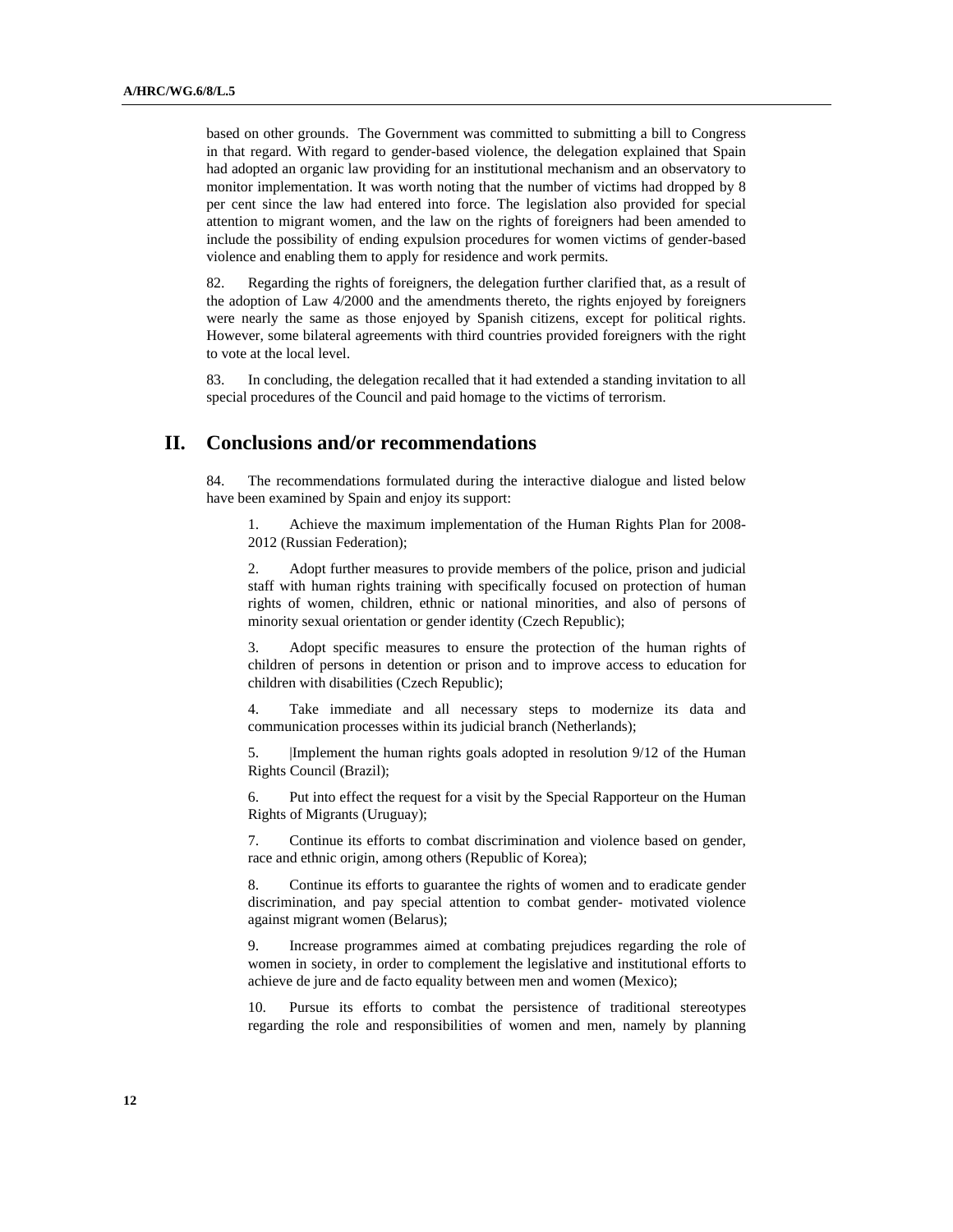awareness-raising campaigns for the media and focused programmes in the education system (France);

11. Intensify media campaigns to strengthen efforts aimed at eliminating stereotyped images of men and women in the family and society (Portugal);

12. Address any remaining barriers to an equal sharing between women and men of paid and unpaid work (Norway);

13. Redouble efforts to diminish the wage gap between men and women and promote a higher representation of women in managerial and decision-making positions both in public administration and in the private sector (Peru);

14. Continue its activities to eliminate racism, xenophobia and other acts of intolerance (Turkey);

15. Step up its efforts to thoroughly investigate all acts of racial violence and punish those responsible appropriately, taking into account that the Committee against torture has expressed concerns about allegations that the authorities' responses to these acts are not always timely or adequate. Also, the Human Rights Committee and the Committee on Economic, Social and Cultural Rights expressed similar concerns (Egypt);

16. Do its utmost to combat racially motivated crimes and to ensure that human rights education is provided to any perpetrators of such offences (Qatar);

17. Take stern and swift action by the authorities on all complaints on the treatment of migrants by the public and private authorities, as well as regular publishing of data and reports about the incidents of racially motivated crimes (Pakistan);

18. Take more effective measures to combat racial discrimination and intolerance, including by collecting and publishing official statistics about incidents on racially motivated crimes and promptly investigating and taking stern action against the perpetrators of hatred, racist and xenophobic acts (Malaysia);

19. Collect statistics on racist and discriminatory incidents, and develop a national plan of action against racism and xenophobia, with an emphasis on social awareness (Uruguay);

20. Collect and publish statistics on hate crimes, and develop a specific national action plan against racism and xenophobia (United States of America);

21. Record and publish official statistics about incidents or reports on racially motivated crimes, and improve the collection of hate-crime data by law-enforcement officials and authorities (Egypt);

22. Strengthen measures to prevent, investigate and punish acts of violence against migrants when they occur, as well as allegations of the mistreatment of this group by some members of the police (Peru);

23. Take more effective measures to eliminate discrimination against noncitizens in relation to working conditions and work requirements, including employment rules and practices with discriminatory purposes or effects; and that legislation prohibiting discrimination in employment and all discriminatory practices in the labour market be fully implemented in practice and that further measures be taken to reduce unemployment among immigrants (Egypt);

24. Continue its efforts to improve the situation of the Roma population (Slovenia);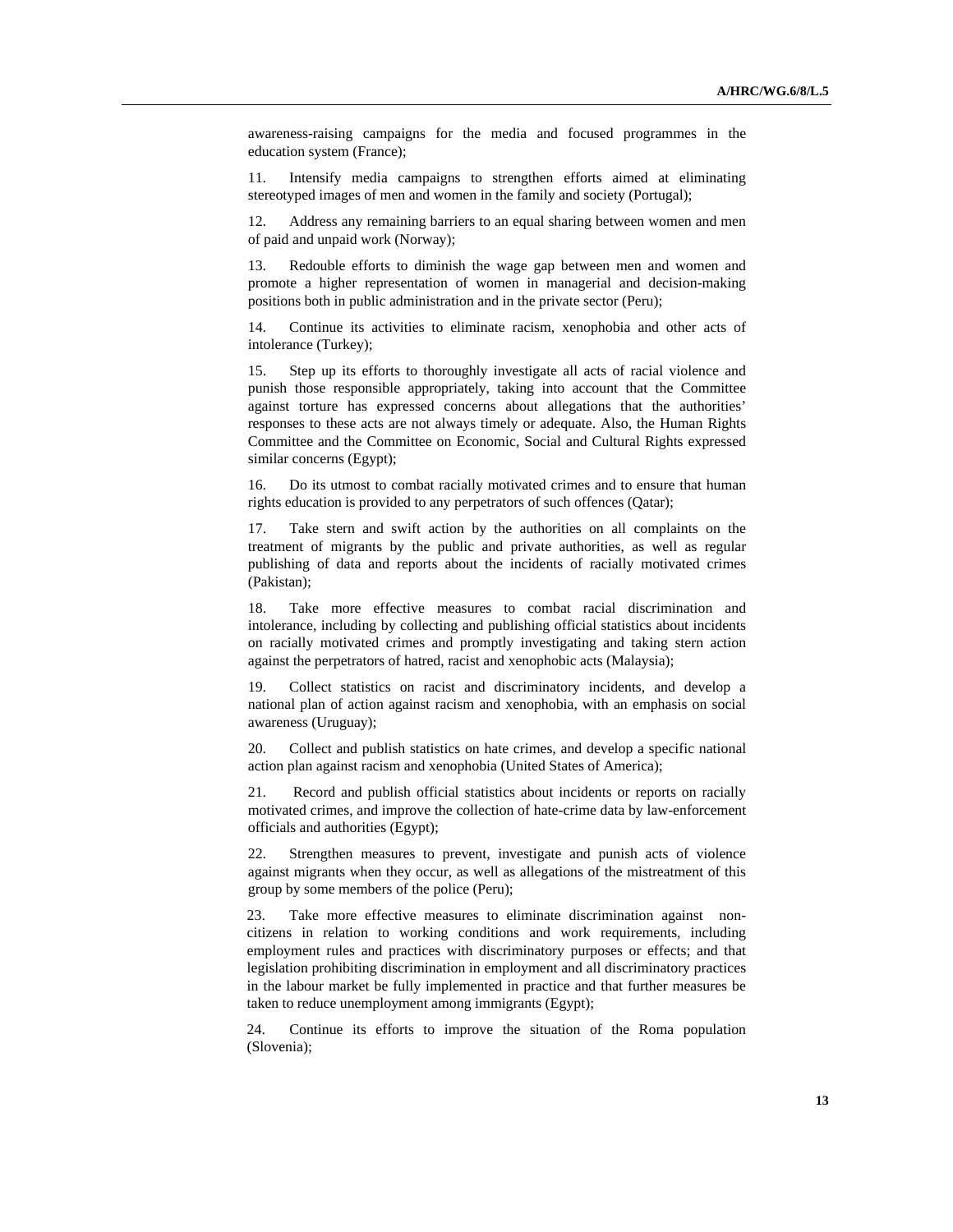25. Continue its untiring efforts against the execution of the death penalty; and wishes Spain success with the Prime Minister's initiative which is aimed at achieving the immediate abolition of the death penalty for minors and persons with disabilities, and at achieving a global moratorium by 2015 (Bulgaria);

26. Take steps to improve its ability to prevent torture (Hungary);

27. Improve measures to ensure the timely detection and investigation of cases of police abuse (Azerbaijan);

28. Intensify training and information programmes for law enforcement officials to ensure full respect for human rights during the performance of their duties (Malaysia);

29. Reinforce its efforts to protect the rights of prisoners in police custody, including by duly investigating reports of ill treatment, prosecuting those responsible for confirmed abuses, and taking other appropriate preventive and corrective measures (Canada);

30. Continue to make efforts to combat gender-based violence (Colombia);

31. Continue its efforts to curb violence against women and to eliminate their stereotyping role in the society (Bangladesh);

32. Take more efficient steps to prevent and punish violence against women in all its manifestations (Hungary);

33. Further strengthen the implementation of some of the provisions of the law on comprehensive protection measures to tackle gender-based violence (Malaysia);

34. Build on its work to tackle gender-based violence, including through Basic Law 1/2004, and measures recently introduced to allow women who are illegal migrants to report acts of violence without fear of personal disadvantage (United Kingdom);

35. Accelerate efforts, under the Organization Act No. 1/2004 on comprehensive protection measures against gender-based violence, to facilitate access to medical and legal services for women in distress across Spain, particularly within immigrant communities (Canada);

36. Continue to adopt all legislative and executive measures against gender-based violence, with special attention to migrant victims (Italy);

37. Redouble its efforts to tackle the issue of violence against women, including domestic violence, by, for example, creating layers of legislative measures to safeguard victims as well as strengthening the overall implementation of relevant measures on this issue (Japan);

38. Consider the possibility to amend the criminal code to criminalize the trafficking in human beings for the purpose of sexual exploitation (Belarus);

39. Consider to adjust its legislation in order to specifically define the trafficking in human beings for the purpose of sexual exploitation (Costa Rica)<sup>2</sup>;

40. Amend existing legislation on human trafficking to include a definition of trafficking in line with international law (Indonesia);

 $2\degree$  The recommendation as read during the interactive dialogue: Consider adjusting its legislation in order to typify specifically trafficking in human beings with purposes of sexual exploitation and consider access to asylum procedures to victims of trafficking.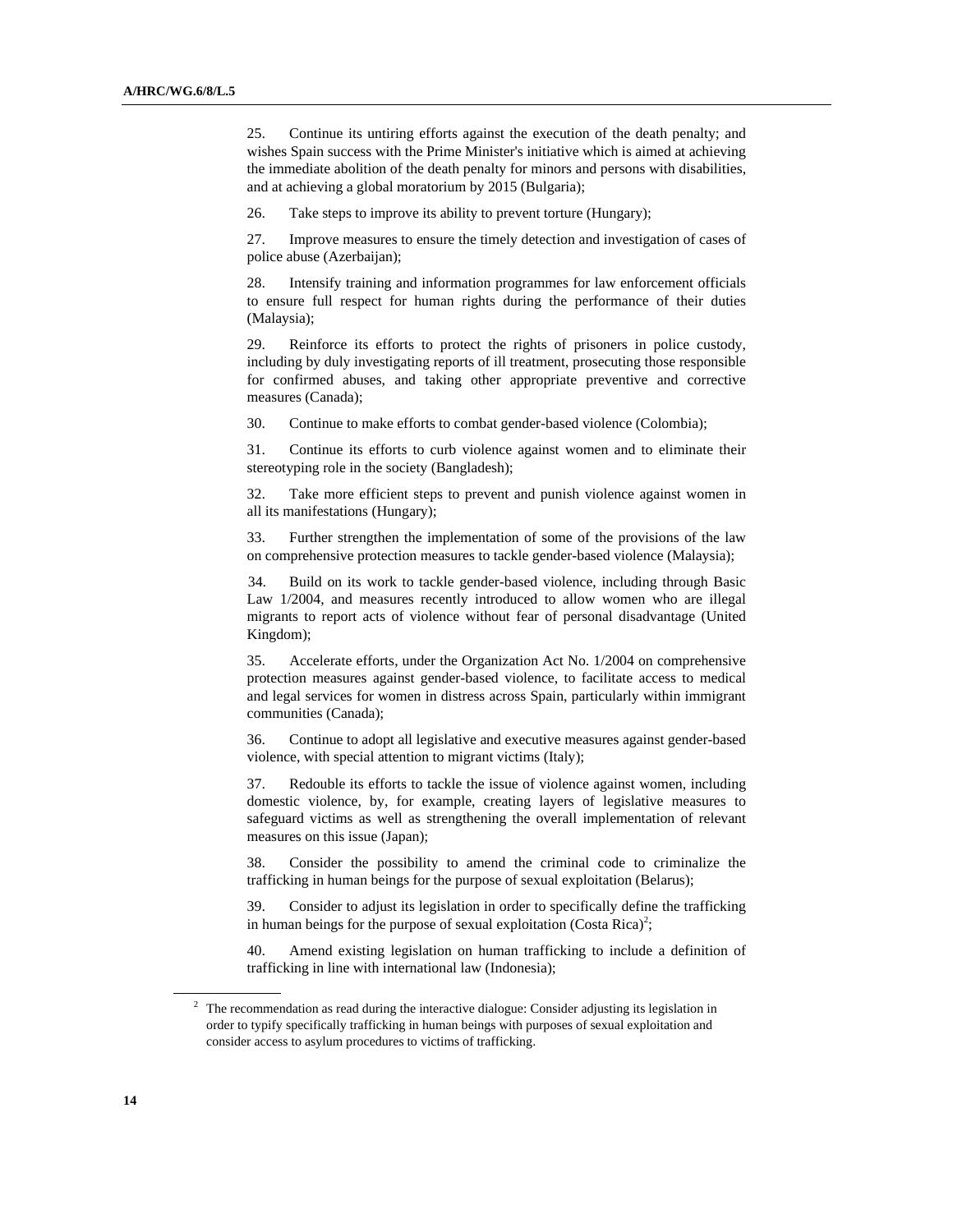41. Bring the definition of trafficking in its legislation into line with international law; establish better processes to identify victims; and address the special needs of child victims (New Zealand);

Consider modifying its criminal legislation so that the offence of human trafficking could specifically target trafficking for the purpose of sexual exploitation (France);

43. Include in its legislation a definition of sex trafficking in line with international law (Australia);

44. Consider utilizing the Recommended Principles and Guidelines on Human Rights and Human Trafficking developed by OHCHR as a reference tool (Philippines);

45. Continue to make efforts to implement and apply the Historical Memory Act (Colombia);

46. Continue its constructive efforts for the promotion of respect, tolerance, better understanding and cooperation among different cultures and religions through initiatives such as the Alliance of Civilizations and the Dialogue among Religions (Pakistan);

47. Redouble its efforts to continue to incorporate into its educational system, at all levels, respect for human rights, especially those related to non-discrimination and tolerance for diversity (Nicaragua);

48. Strengthen the human rights component in school curriculums and education programmes for the public, with special focus on women's rights (Republic of Korea);

49. Continue to address the issue of unaccompanied children arriving in Spanish territories and to consider implementing, as appropriate, the recommendations of UNHCR, human rights treaty bodies and special procedures (Jordan);

50. Strengthen national and local initiatives aimed at protecting and promoting the universal human rights of all migrants and members of their families (Philippines);

51. Continue and intensify the use of best practices in the area of human rights with regard to Spain's migration policies (Portugal);

52. Continue to support the Support Fund for the Admission, Integration and Education of Immigrants, as well as to support the work of various civil society organizations that work in favour of immigrants and that receive public funds to that end (Colombia);

53. Reinforce measures aimed at ensuring, during this period of crisis, effective protection of the human rights of migrants, and take additional measures to guarantee access to economic, social and cultural rights for migrants, who are the primary victims of the high level of unemployment in Spain (Algeria);

54. Take all measures necessary to ensure that actions related to unaccompanied minors (migrants, asylum seekers, refugees, victims of trafficking) are in line with international standards (Uruguay);

55. Enhance its cooperation programmes with developing countries (Philippines);

56. Continue its cooperation with civil society organizations in the follow-up to this review (Austria).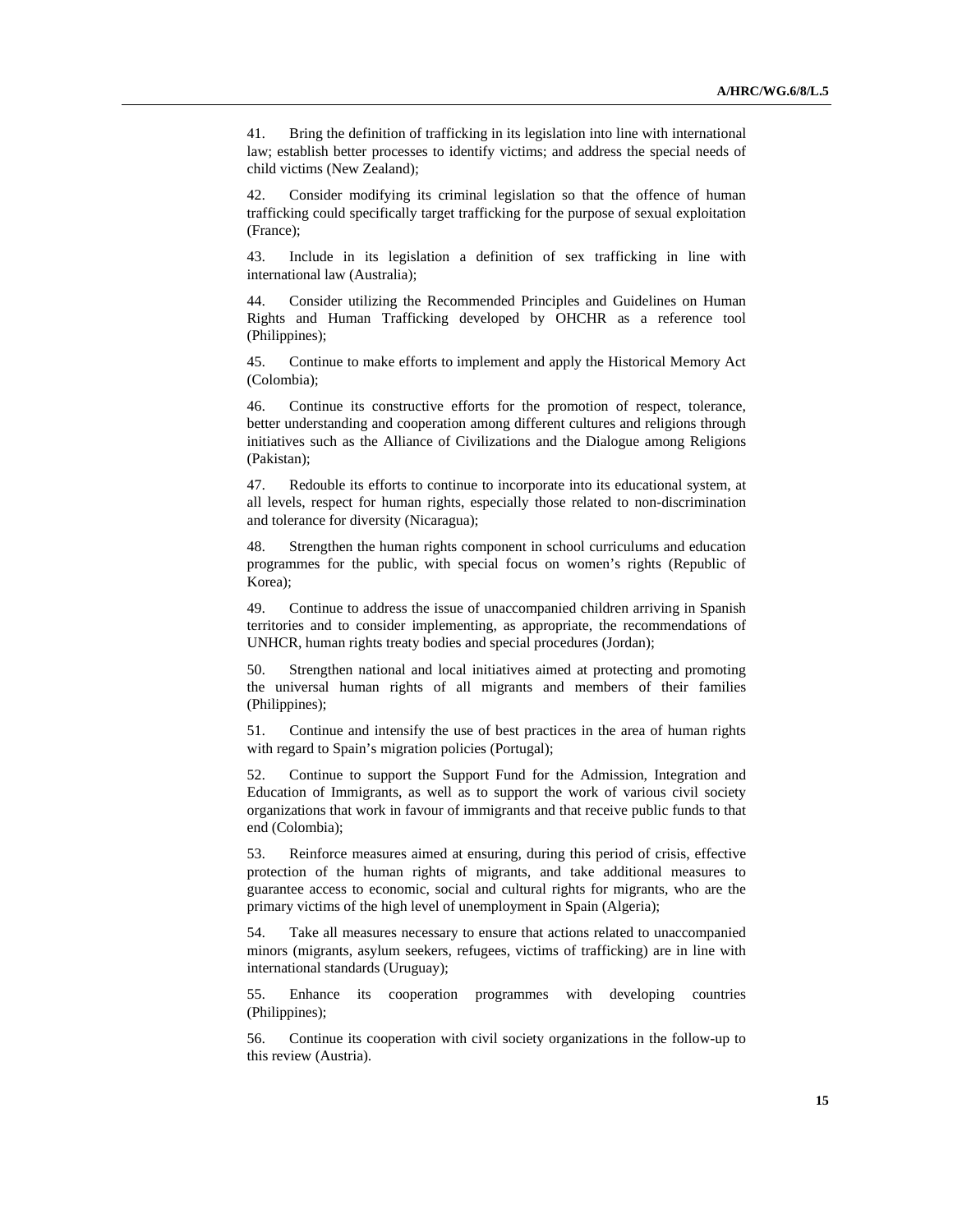85. The following recommendations enjoy the support of Spain, which considers that they are already implemented or in the process of implementation:

1. Ratify the Optional Protocol to the International Covenant on Economic, Social and Cultural Rights (Portugal, Azerbaijan);

2. Provide intensive training to law enforcement officials to ensure that, in the performance of their duties, they respect and protect human dignity and maintain and uphold the human rights of all persons without distinction as to race, colour or national or ethnic origin (Egypt);

3. Take all appropriate steps to ensure the implementation of the Council on Women's Participation, created by Organic Law 3/2007, in view of the important role played by non-governmental organizations and other civil society organizations in the promotion of women's human rights and gender equality, as recommended by CEDAW (Israel);

4. Ensure implementation of the gender equality measures to the rural areas including for the migrant female workers (Pakistan);

5. Formulate and implement a national action plan against racism and xenophobia, with ample participation on the part of civil society and input from the Spanish observatory on racism and xenophobia (Bolivia);

6. Extend and consolidate into a national action plan its measures to combat racism and xenophobia (United Kingdom);

7. Develop a national action plan against racism and xenophobia (Azerbaijan);

8. Widely distribute information on available domestic remedies against acts of racial discrimination and the legal means available for obtaining compensation in the event of discrimination (Egypt);

9. Implement its intentions to adopt a national plan of action on the interests of the Roma population (Russian Federation);

10. Eliminate all forms of discrimination against the Roma community, migrants and religious minorities, and take necessary measures against the perpetrators of racially motivated acts against migrants and ethnic and religious minorities (Bangladesh);

11. Put in place appropriate mechanisms to improve the situation of the Roma minority with respect to access to education, employment and health care (Hungary);

12. Take effective measures to investigate all allegations of serious human rights violations and abuses committed by law enforcement officials and private security guards (Malaysia);

13. Ensure that persons deprived of their liberty have access to their fundamental freedoms at all times  $(Costa Rica)<sup>3</sup>$ ;

14. Adopt educational measures, from childhood, to foster social rejection of violence against women and children and encourage the use of complaints against such cases (Portugal);

 $3$  The recommendation as read during the interactive dialogue: Review incommunicado detention regime and ensure that persons deprived of their liberty have at any moment access to their fundamental freedoms.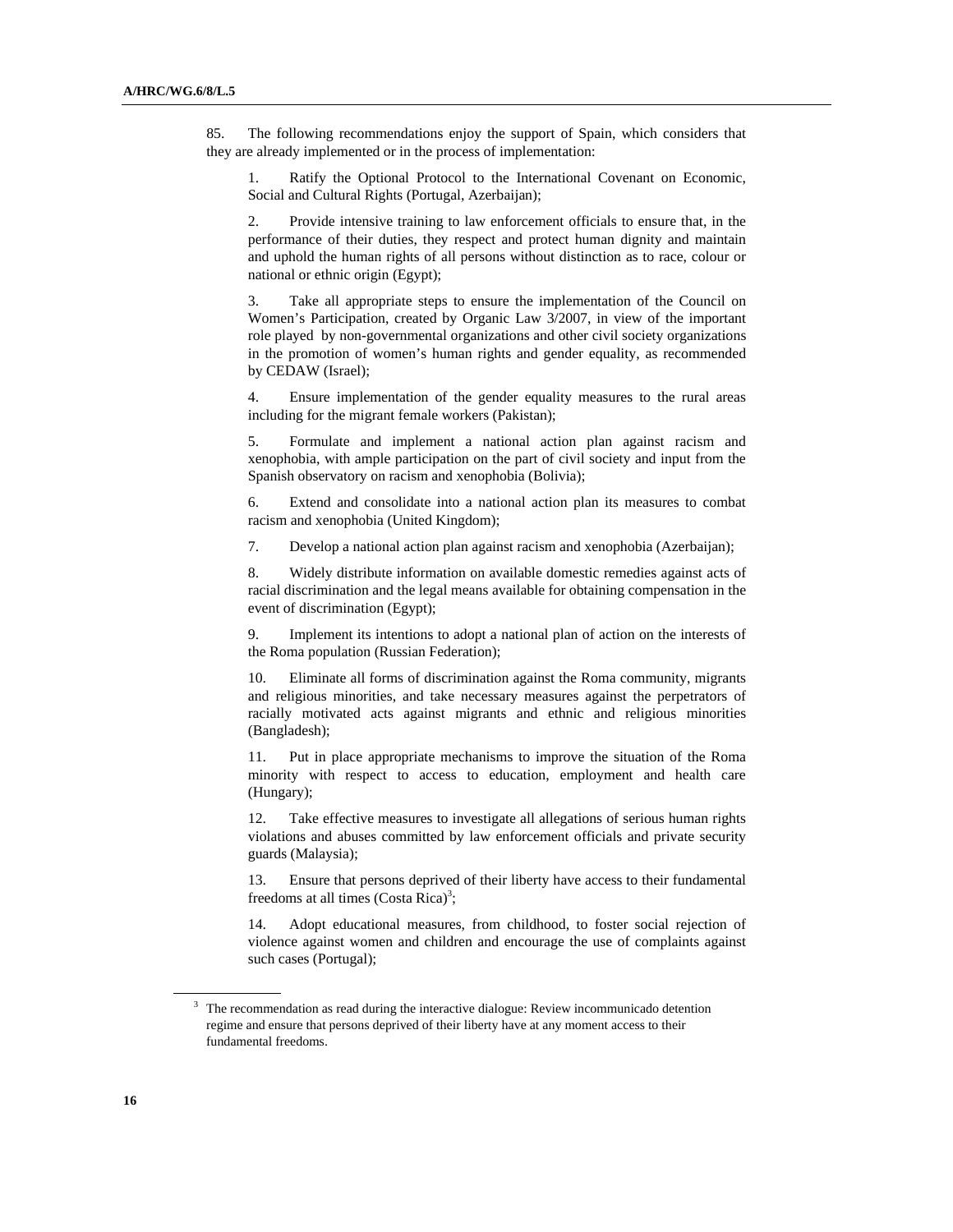15. Ensure that all victims of gender-based violence have effective access to appropriate resources, including legal assistance and protection measures (Austria);

16. Consider treatment of perpetrators of violence against women and other models targeting the aggressor as a complement to other measures (Norway);

17. Include immigrant women in irregular situations in all policies aimed at the prevention of and protection against gender violence (Bolivia);

18. Provide effective access to legal assistance and measures of protection for all victims of gender violence, including migrants with irregular migration status (Uruguay);

19. Bring promptly all detainees before a judge (Netherlands);

20. Ensure the effective enjoyment of the right to education, the right to work and the right to health for members of ethnic minorities and migrants (Cuba);

21. Promote and carry out comprehensive education and training in human rights in the Spanish education system and in programmes for public employees, armed forces and military personnel at every level (Costa Rica);

22. Enact human rights education programmes targeted at fighting racism, xenophobia, and discrimination and violence against women (Philippines);

23. Address, in a comprehensive manner, the rise of negative attitudes towards immigrants as reported in the 2009 Spanish Racism and Xenophobia Report (Austria);

24. Ensure full respect for the rights of migrants, including through the strengthening of measures against acts of racial discrimination, xenophobia and intolerance (Cuba);

25. Strengthen policies that guarantee the human rights of migrant workers  $(Brazil)^4$ ;

26. Pay particular attention to the vulnerable situation of migrants, especially women in an irregular situation (Slovenia);

27. Take all appropriate measures that serve the interests of the welfare and development of child migrants, who should have been guaranteed all rights provided for in national legislation and international law (Belarus);

28. Strengthen policies that guarantee the prevalence of human rights in combating terrorism  $(Brazil)^5$ ;

29. Pursue and intensify its cooperation with countries interested in combating the phenomenon of terrorism by strictly respecting its bilateral and multilateral commitments (Algeria);

86. The following recommendations will be examined by Spain, which will provide responses in due course, but no later than the fifteenth session of the Human Rights Council, in September 2010. The response of Spain to these recommendations will be included in the outcome report adopted by the Human Rights Council at its fifteenth session.

<sup>&</sup>lt;sup>4</sup> The recommendation as read during the interactive dialogue: Strengthen policies that guarantee the human rights of migrant workers and the prevalence of human rights in combating terrorism.

 $5$  The recommendation as read during the interactive dialogue: Strengthen policies that guarantee the human rights of migrant workers and the prevalence of human rights in combating terrorism.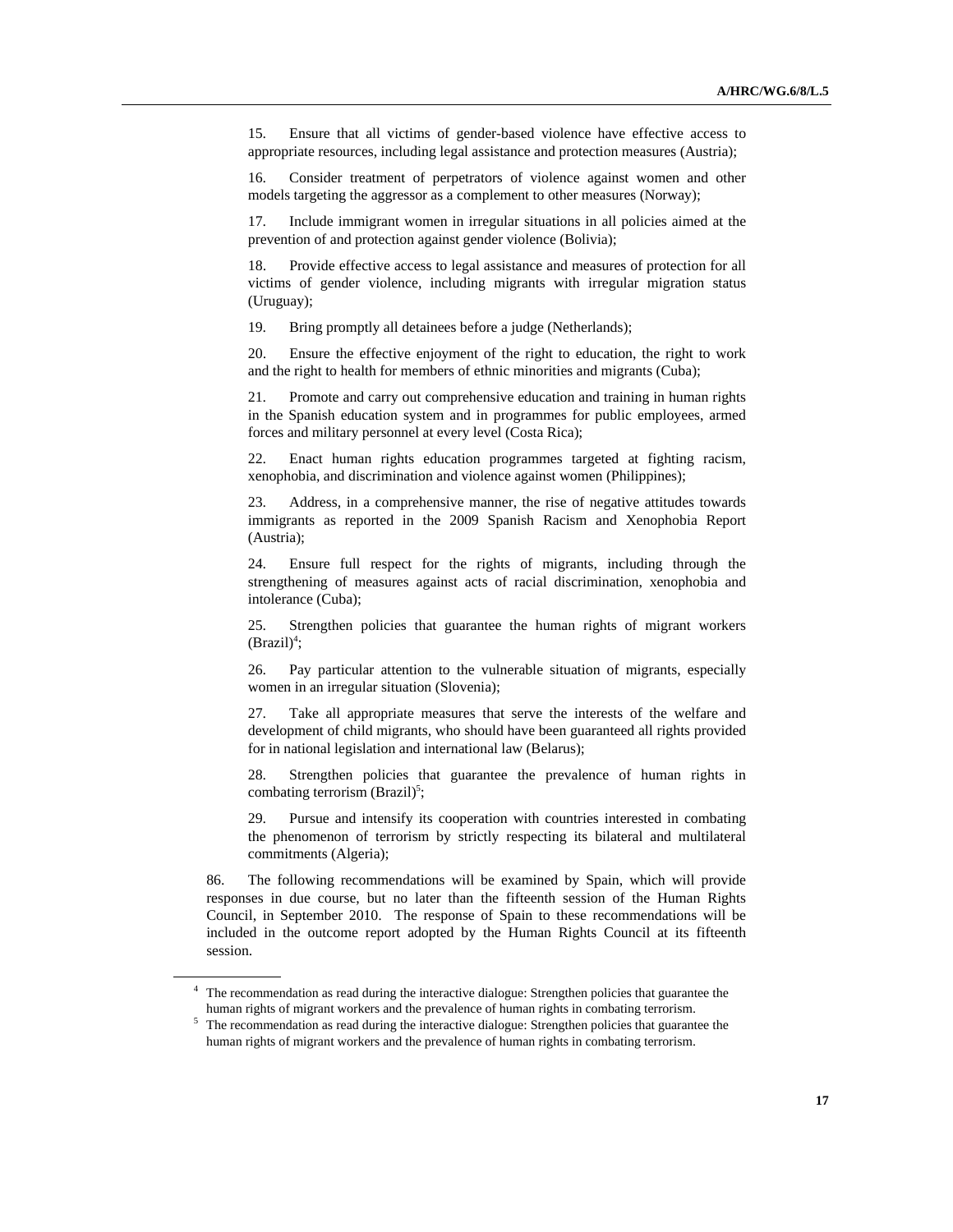1. Sign and ratify the International Convention on the Protection of the Rights of All Migrant Workers and Members of Their Families (Indonesia, Burkina Faso);

2. Ratify the International Convention on the Protection of the Rights of All Migrant Workers and Members of Their Families (Azerbaijan);

3. Ratify and implement the International Convention on the Protection of the Rights of All Migrant Workers and Members of Their Families (Bolivia);

4. Ratify the International Convention on the Protection of the Rights of All Migrant Workers and Members of Their Families as a fundamental step towards the protection of human rights (Guatemala);

5. Ratify the International Convention on the Protection of the Rights of All Migrant Workers and Members of Their Families, and, by taking that measure, clearly demonstrate its firm and decisive commitment to protecting migrant groups and to finding solutions to problems that may arise, by fully respecting the fundamental freedoms of those affected (Paraguay);

6. Adhere to the International Convention on the Protection of the Rights of All Migrant Workers and Members of Their Families (Nicaragua);

7. Pursue its efforts, and continue, to guarantee all human rights; and accede to the International Convention on the Protection of the Rights of All Migrant Workers and Members of Their Families (Palestine);

8. Become a party to the International Convention on the Protection of the Rights of All Migrant Workers and Members of Their Families (Pakistan);

9. Consider ratifying the International Convention on the Protection of the Rights of All Migrant Workers and Members of Their Families (Argentina)<sup>6</sup>;

10. Consider the ratification of the Convention on the Protection of the Rights of All Migrant Workers and Members of Their Families (Peru);

11. Consider ratifying the International Convention on the Protection of the Rights of All Migrants Workers and Members of Their Families (Nigeria)<sup>7</sup>;

12. Reconsider, in the same spirit of openness, the possibility of ratifying the International Convention on the Protection of the Rights of All Migrant Workers and Members of Their Families, in accordance with paragraph 12.1 of recommendation no. 1737 of 17 March 2006 of the Parliamentary Assembly of the Council of Europe, of which Spain is an active member (Algeria);

13. Recognize the competence of the Committee established under the Convention for the Protection of All Persons from Enforced Disappearance (Argentina);

14. Consider introducing a specific prohibition with respect to the sale of arms when the final destination is a country where children may potentially be recruited or used in hostilities (Slovenia);

 $6$  The recommendation as read during the interactive dialogue: Consider ratifying the International Convention on the Protection of the Rights of All Migrant Workers and Members of Their Families and adopt measures aimed at ensuring equal treatment of migrants, regardless of their migratory situation.

The recommendation as read during the interactive dialogue: Consider ratifying the International Convention on the Protection of the Rights of All Migrants Workers and Members of Their Families, and abolish all laws and regulations discriminating against immigrants.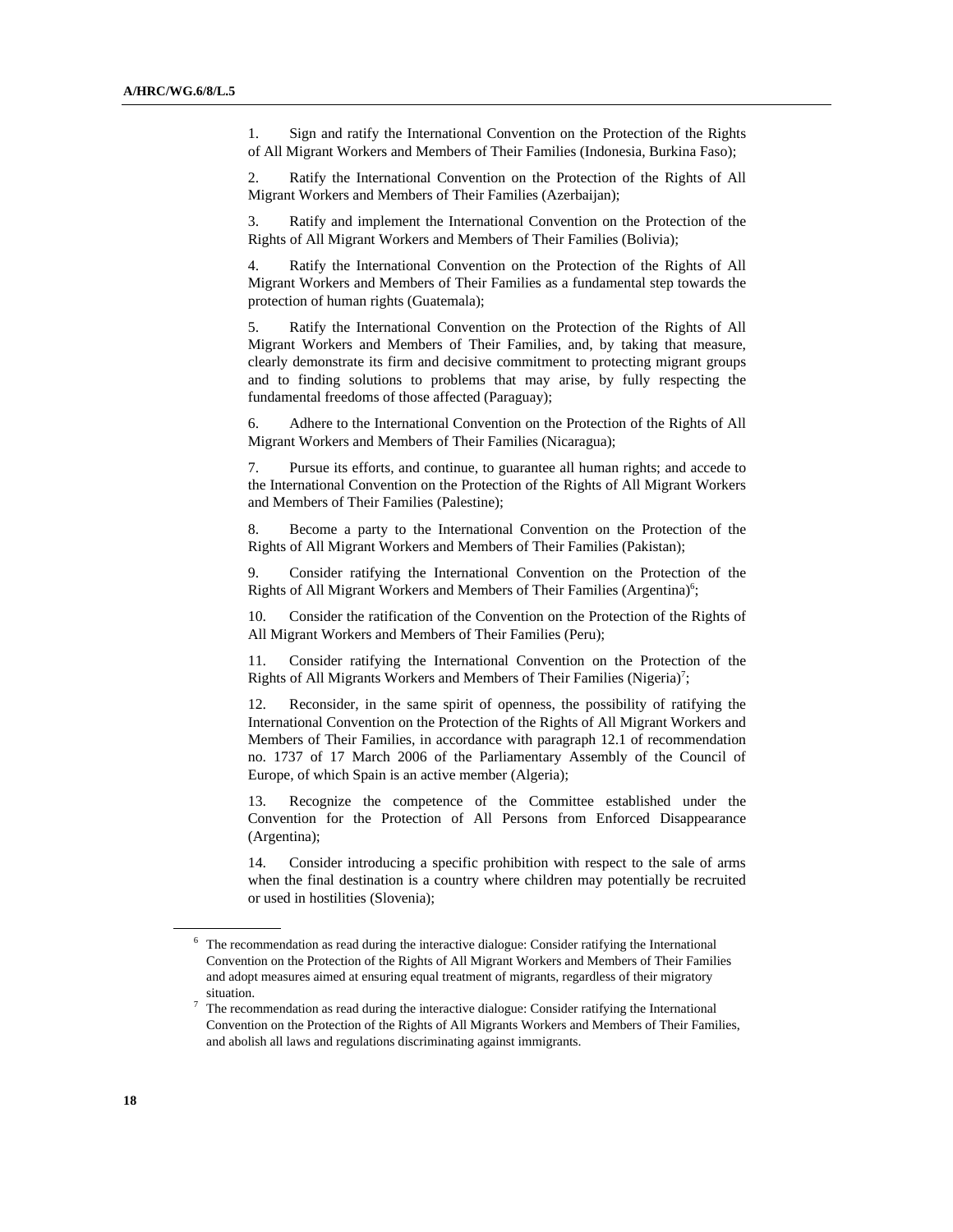15. Consider introducing an earmarked quota for fathers in the parental leave (Norway);

16. Fully cooperate with relevant United Nations treaty bodies by implementing their recommendations pertaining to ending racism, racial discrimination, xenophobia and related intolerance (Egypt);

17. Pursue its efforts related to the fight against racism and xenophobia by establishing, with a calendar for concrete action, a national and complete strategy for combating racism and xenophobia, as announced in its first national Human Rights Plan (Belgium);

18. Undertake a comprehensive set of measures, in practice and law, including developing a national plan of action against racism, to combat racial discrimination against foreigners and religious minorities, in particular Muslims (Islamic Republic of Iran);

19. Clarify the definition of torture in its penal code, and enforce an absolute prohibition of torture under any circumstances (Islamic Republic of Iran);

20. Review the definition of torture in its national law so that it complies fully with that in article 1 of the Convention against the Torture and other Cruel, Inhuman or Degrading Treatment or Punishment (Czech Republic);

21. Take additional measures to prevent criminal offences, including assault, by police officers and prison guards from occurring, and ensure that the personal integrity of detainees is guaranteed (Netherlands);

22. Ensure that access to legal assistance upon detention is not delayed, that detainees have the possibility to communicate with a lawyer in private and that they are brought in front of a judge within 72 hours, as stipulated by law (Austria);

23. Respond to all recommendations set out in the report of the Ombudsman relating to the protection of the interests of minors having behavioural problems and in difficult social situations; pay more specific attention to the rights of such minors to have appropriate educational and medical support; and effectively implement an internal common regulation and an efficient inspection system in centres to prevent and combat abuse (Belgium);

24. Strengthen work with the European Union and international partners to combat human trafficking, with a policy of prevention as a priority for its 2009-2012 work plan (Canada);

25. Strengthen the policy of promoting children rights, with special attention to the trafficking in women and children, and consider the implementation of the Guidelines for the Appropriate Use and Conditions of Alternative Care for Children, in accordance with Human Rights Council resolution 11/7 and General Assembly resolution 64/142 (Brazil);

26. Investigate, punish and redress crimes of enforced disappearance, regardless of the time of their occurrence, in the light of the continuous nature of the crime and in accordance with its international obligations (Mexico);

27. Ensure school integration of Roma children, children belonging to immigrant families or children living in socio-economically deprived areas, as expressed by CEDAW, and increase Roma women's awareness and access to services and programmes in education, employment and healthcare, as recommended by CERD, CESCR, and the CRC (Israel);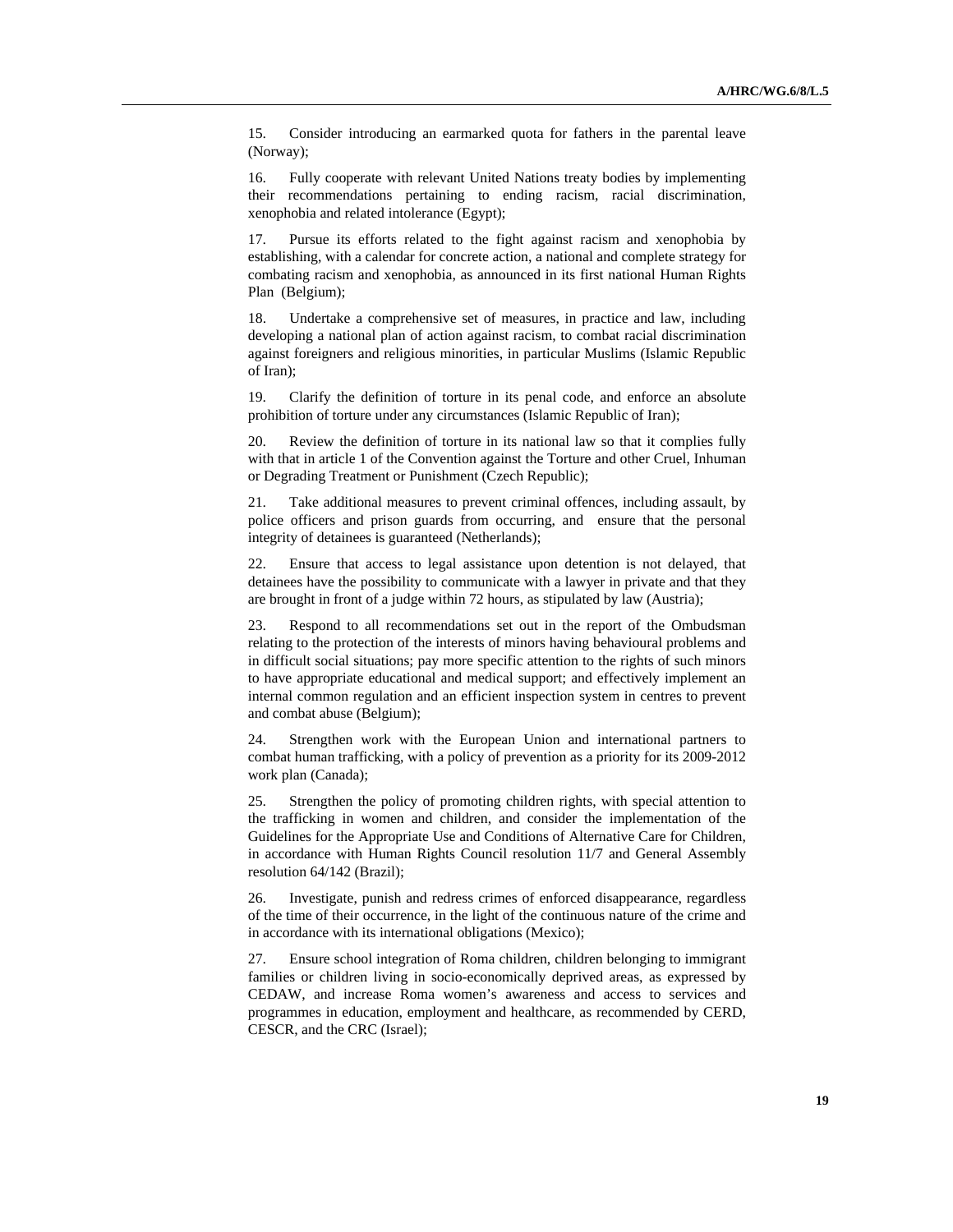28. Respect fully the principle of non-refoulement and ensure effective access to asylum procedures, taking into account the objectives of UNHCR's 10-Point Plan on Mixed Migration (New Zealand);

29. Undertake a review of its readmission agreements with respect to refugees and asylum-seekers, and amend them as necessary to ensure that they contain human rights guarantees in line with international standards (Canada);

30. Consider access to asylum procedures for victims of trafficking (Costa  $Rica)^8$ ;

31. Adopt measures aimed at ensuring the equal treatment of migrants, regardless of their migratory situation (Argentina)<sup>9</sup>;

32. Abolish all laws and regulations discriminating against immigrants  $(Nigeria)^{10}$ ;

33. Ensure that all migrants have effective access to services related to economic, social and cultural rights, irrespective of their migration status (Uruguay);

34. Implement the National Ombudsman's call for authorities to ascertain the age of younger immigrants, so that the most appropriate protection can be arranged (United States of America).

87. The recommendations below did not enjoy the support of Spain:

1. Follow the principle of applying limits on freedoms to those organisations and entities that are involved in spread of hate speech, make xenophobic or defamatory statements and incite discrimination and violence (Pakistan);

2. Undertake immediate steps to establish an independent police complaints mechanism with a mandate to investigate all allegations of serious human rights violations by law enforcement officials in cases such as sexual violence in custody (Islamic Republic of Iran);

3. Consider taking steps to establish an independent police complaints mechanism with the aim to investigate all allegations of serious human rights violations by law enforcement officials (Denmark);

4. Review the compliance of its anti-terrorism legislation allowing for incommunicado detention with international human rights standards (Czech Republic);

5. Review the incommunicado detention regime  $(Costa Rica)^{11}$ ;

<sup>&</sup>lt;sup>8</sup> The recommendation as read during the interactive dialogue: Consider adjusting its legislation in order to typify specifically trafficking in human beings with purposes of sexual exploitation and consider access to asylum procedures to victims of trafficking.

 $9$  The recommendation as read during the interactive dialogue: Consider ratifying the International Convention on the Protection of the Rights of All Migrant Workers and Members of Their Families and adopt measures aimed at ensuring equal treatment of migrants, regardless of their migratory

situation.<br><sup>10</sup> The recommendation as read during the interactive dialogue: Consider ratifying the International Convention on the Protection of the Rights of All Migrants Workers and Members of Their Families, and abolish all laws and regulations discriminating against immigrants.<br><sup>11</sup> The recommendation as read during the interactive dialogue: Review incommunicado detention

regime and ensure that persons deprived of their liberty have at any moment access to their fundamental freedoms.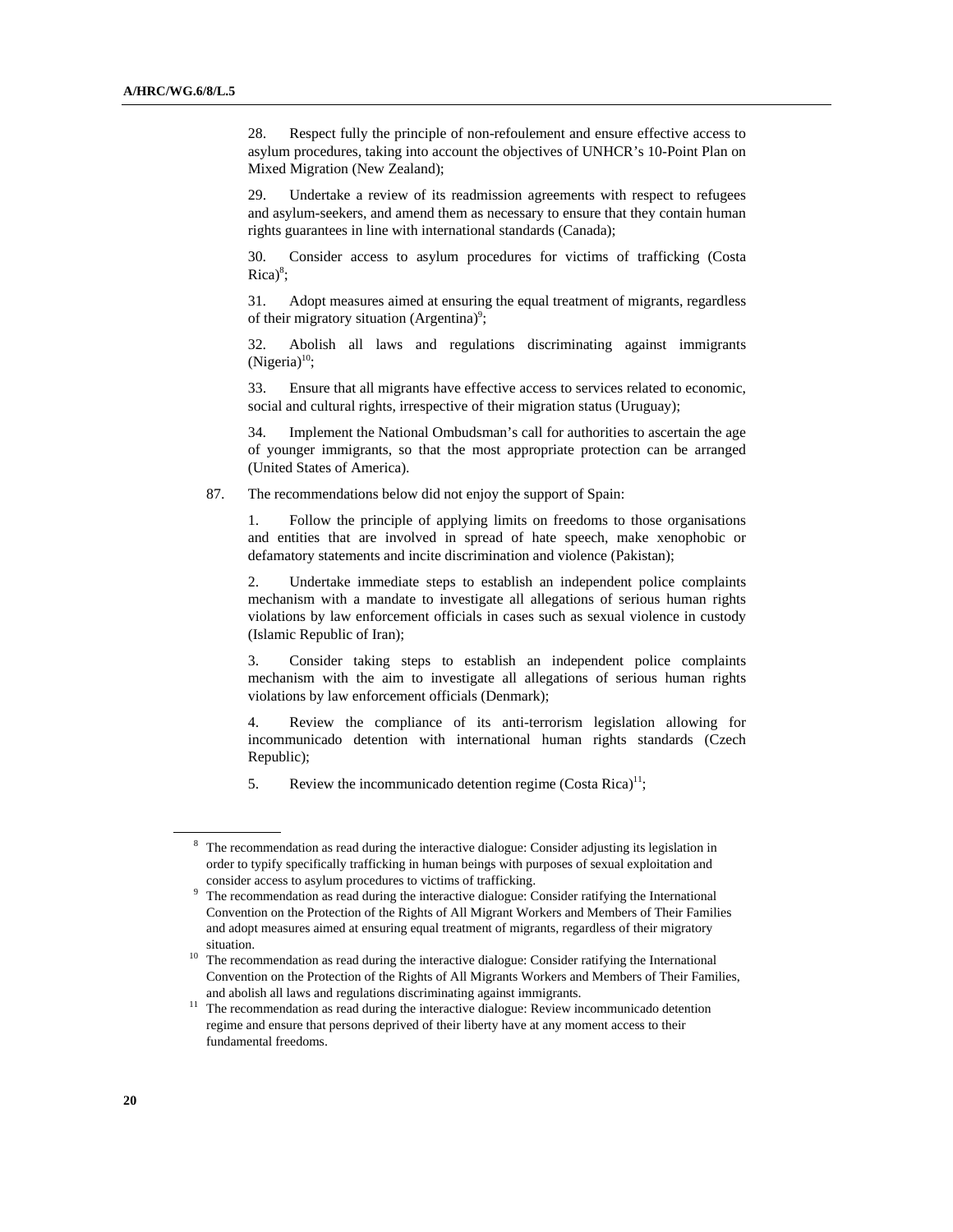6. Review the use of incommunicado detention for offences involving terrorists or armed gangs, which may last for up to 13 days (Austria);

7. Address the distinction made between Spanish and foreign nationals to the detriment of the latter group when remanding custody during investigations (Austria);

8. Continue developing awareness-raising measures in educational policies in fighting gender-based violence in order to tackle the deeply rooted stereotypes vis-àvis women (Austria);

9. Adopt a national plan of action to combat violence against women and girls and to ensure that all victims of gender-based violence have effective access to legal assistance and protection measures (Islamic Republic of Iran);

10. Consider instigating a national plan to combat violence against women and girls, including in relation to human trafficking (Denmark);

11. Develop a national plan of action on eliminating violence against women (Australia);

12. Establish a mechanism guaranteeing the correct identification of victims of the trafficking in persons and provide them with adequate and comprehensive support, especially in the case of minors (Bolivia);

13. Consider the establishment of a national mechanism for the correct identification of victims of sexual exploitation, as well as the possibility of including specific measures for minors (Panama);

14. Establish a national mechanism to identify all victims and take necessary measures to ensure access to the asylum procedure for foreign women who are victims of trafficking, or at the risk of being trafficked, who can show a need for international protection, as recommended by CEDAW, CRC, and the CESCR, in light of the serious efforts made by the Government of Spain to adopt a Plan to Combat Human Trafficking for the Purposes of Sexual Exploitation (Israel);

15. Reinforce due-process safeguards for detainees imprisoned for conduct allegedly related to terrorism or to the operation of armed groups (Argentina);

16. Continue to pursue open migration policy and regularize existing migrants with irregular status (Bangladesh);

17. Address and provide adequate follow-up to the recommendations of the Special Rapporteur for the protection of human rights and fundamental freedoms while countering terrorism, as a result of his visit to the country, in coordination with relevant ministries and by consulting civil society organizations (Mexico);

18. Thoroughly and independently investigate all circumstances surrounding its involvement in rendition programmes (Islamic Republic of Iran);

88. All conclusions and/or recommendations set out in the present report reflect the positions of the submitting State(s) and/or the State under review. They should not be construed as endorsed by the Working Group as a whole.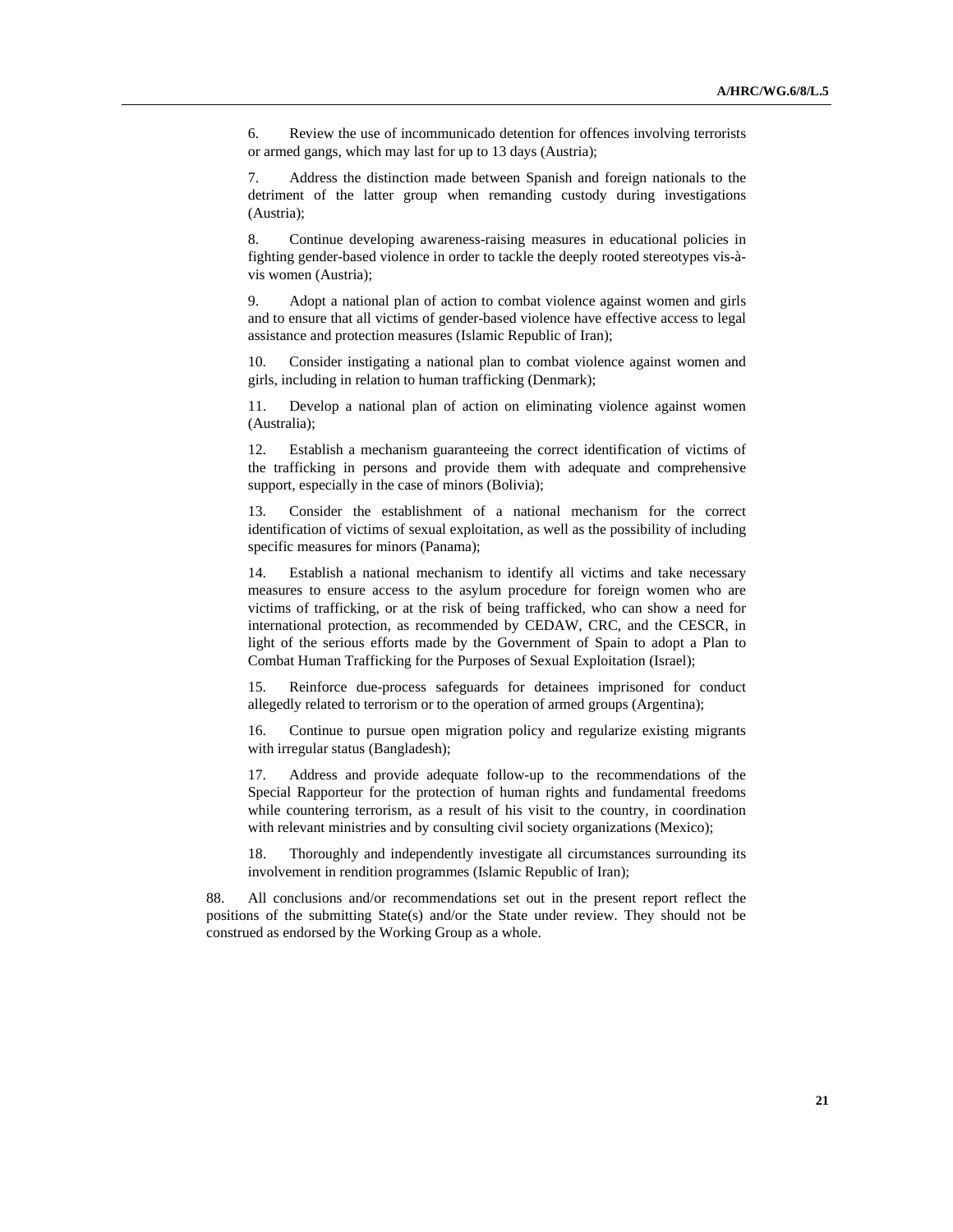# **Annex**

## **Composition of the delegation**

The delegation of Spain was headed by H.E. Jose de Francisco, Secretary of State for Constitutional and Parliamentarian Affairs, Ministry of the Presidency, and was composed of 26 members:

- H.E. Javier Garrigues, Permanent Representative of Spain to the United Nations Office and Other International Organizations in Geneva;
- Ms. Mª Angeles Ahumada, Director General for Legal Coordination, Ministry of the Presidency;
- Mr. Arcadi España, Chief of Cabinet of the Secretary of State for Constitutional and Parliamentarian Affairs, Ministry of the Presidency;
- Mr. Jorge Domecq, Director General of United Nations, Global Affairs and Human Rights, Ministry for Foreign Affairs and Cooperation;
- Mr. Juan Manuel de Barandica, Ambassador at Large for Strategic Affairs, Ministry for Foreign Affairs and Cooperation;
- Mr. Luis Fernandez Cid, Deputy Director General of Legal and Consular Affairs, Ministry for Foreign Affairs and Cooperation;
- Mr. Antonio Pastor Palomar, Technical Counsellor, International Legal Counsel, Ministry for Foreign Affairs and Cooperation;
- Mr. Eduardo Escribano, Deputy Director General, Human Rights Office, Ministry for Foreign Affairs and Cooperation;
- Mr. Manuel Garcia Risco, Adviser to the Cabinet of the Secretary of State for Security, Ministry of Interior;
- Mr. Angel Ariño, Adviser to the Cabinet of the Secretary of State for Security, Ministry of Interior;
- Ms. Francisca Vidal Torregrosa, Adviser, Sub-Directorate for Asylum, Ministry of Interior;
- Mr. Joaquin de Fuentes, General Counsel of the State, Ministry of Justice;
- Ms. Maria Luisa Garcia, Counsel of the State before the Constitutional Court and the European Court for Human Rights, Ministry of Justice;
- Mr. Isaac Salama, Counsel of the State before the Constitutional Court and the European Court for Human Rights, Ministry of Justice;
- Mr. Iñigo Ortiz de Urbina, Adviser to the Minister, Ministry of Justice;
- Mr. Nicolas Marugan, Director of the Spanish Observatory on Racism and Xenophobia, Ministry of Labour and Inmigration;
- Ms. Silvia Parra Nuñez, Adviser to the Cabinet of the Minister, Ministry of Labour and Inmigration;
- Ms. Tatiana Dorrego, Adviser, General Directorate for the Integration of Immigrants;